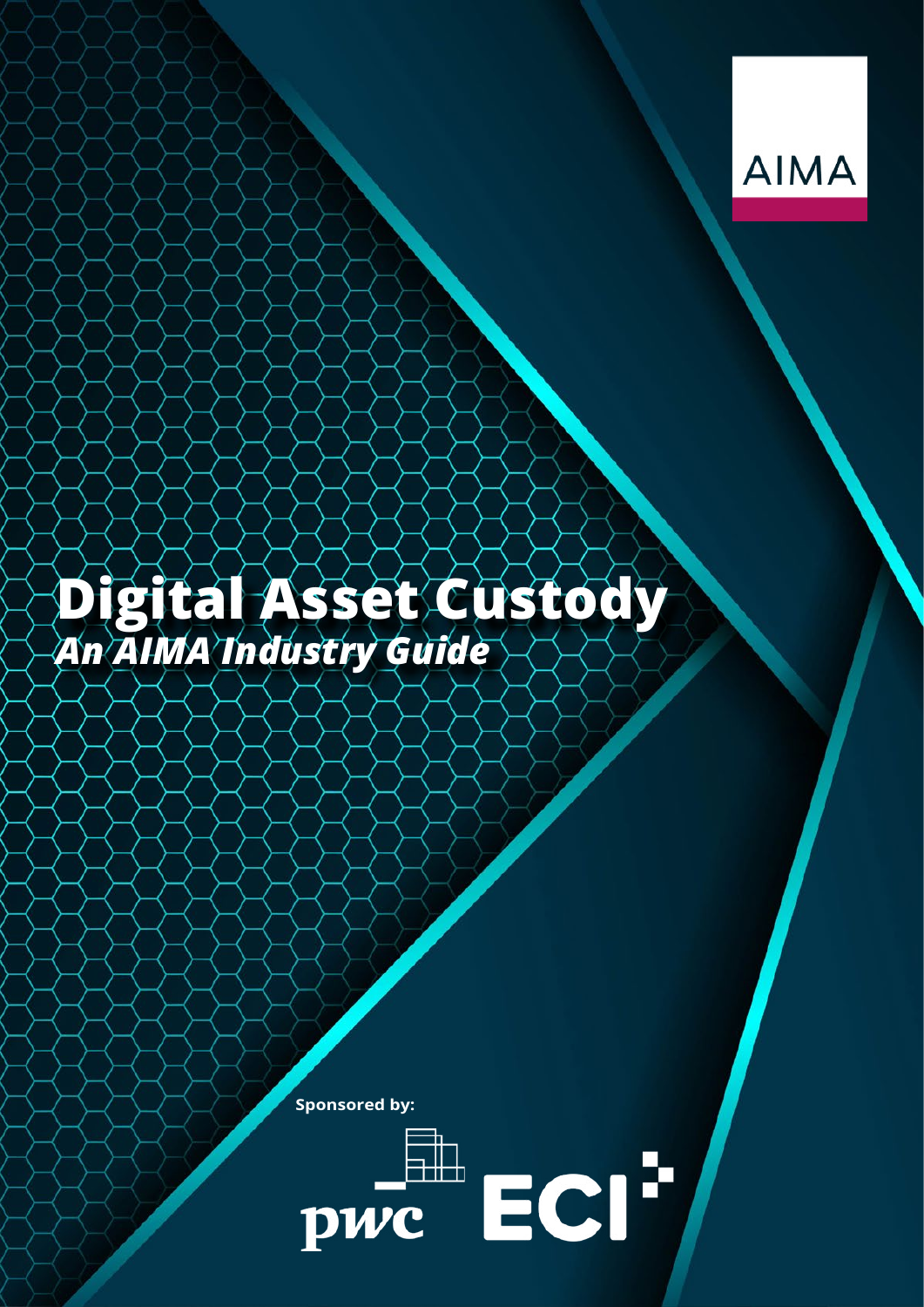### **DISCLAIMER**

The information contained in this Industry Guide on Digital Asset Custody (the "Guide'" has been prepared by The Alternative Investment Management Association Limited (AIMA) in conjunction with a working group comprised of AIMA members (the "Working Group") for general informational purposes for users of this guide only.

This industry guide does not intend to give specific legal or commercial advice. Although care has been taken as to what is contained in this guide, no attempt has been made to give definitive or exhaustive statements of law or any opinions on specific legal or regulatory issues and no representation is made or warranty given that the information is complete or accurate. Furthermore, the applicable laws and regulations may change over time. As more legislation and regulatory guidelines are issued or updated, the accuracy of the information contained in this guide may alter.

This guide does not constitute or offer legal, regulatory or other advice and users of this guide should not rely on it as such advice. Neither AIMA nor the members of the Working Group accept any liability to any user of this guide who does rely on the content sof this guide. Anyone requiring advice on any of the matters referred to herein should consult lawyers or other professionals familiar with the appropriate jurisdiction and legislation.

To the extent permitted by law, none of AIMA or any member of the Working Group, or any of their respective employees, agents, service providers or professional advisers assumes any liability or responsibility, owes any duty of care for any consequences of any person accessing, using, acting or refraining to act in reliance on the information contained in this guide. Neither AIMA nor members of the Working Group shall be liable to any person for any loss or damages (including, for example, damages for loss of business or loss of profits) arising in contract, tort or otherwise from the access or use of (or inability to use) this industry guide.

Users of this guide are responsible for complying with all applicable copyright laws. AIMA permits users of this guide to make copies of this guide as necessary and incidental to users' viewing of it; users of this guide may take a print of so much of the guide as is reasonable for private purposes. Users of this guide must not otherwise copy it, use it or re-publish it in whole or in part without this section nor without first obtaining consent from AIMA (which AIMA reserves the right to refuse without giving a reason). The rights in the contents of this guide and their selection and arrangement, including copyright and database rights, belong to AIMA.

English law will govern any legal action or proceedings arising between users of this guide and AIMA or any member of the Working Group in relation to this guide and users of this guide submit to the exclusive jurisdiction of the English courts.

#### **© 2022 The Alternative Investment Management Association Ltd**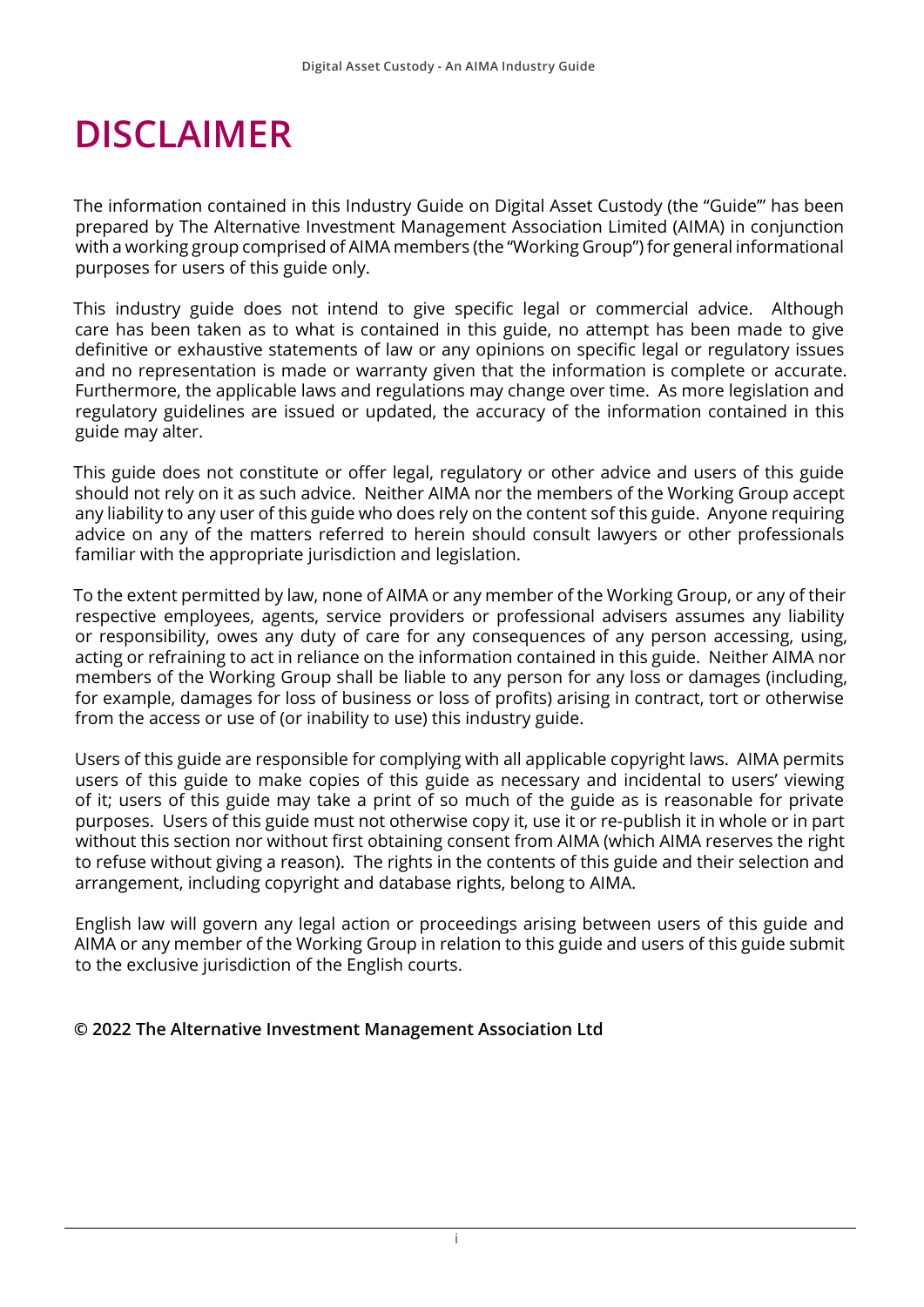## **Table of Contents**

| 1. |     |  |  |  |  |
|----|-----|--|--|--|--|
| 2. |     |  |  |  |  |
|    | 2.1 |  |  |  |  |
|    | 2.2 |  |  |  |  |
|    | 2.3 |  |  |  |  |
| 3. |     |  |  |  |  |
|    | 3.1 |  |  |  |  |
|    | 3.2 |  |  |  |  |
|    | 3.3 |  |  |  |  |
|    | 3.4 |  |  |  |  |
| 4. |     |  |  |  |  |
|    | 4.1 |  |  |  |  |
|    | 4.2 |  |  |  |  |
|    | 4.3 |  |  |  |  |
|    | 4.4 |  |  |  |  |
|    | 4.5 |  |  |  |  |
|    | 4.6 |  |  |  |  |
|    | 4.7 |  |  |  |  |
| 5. |     |  |  |  |  |
|    |     |  |  |  |  |
|    | 5.2 |  |  |  |  |
|    | 5.3 |  |  |  |  |
|    |     |  |  |  |  |
|    |     |  |  |  |  |
|    |     |  |  |  |  |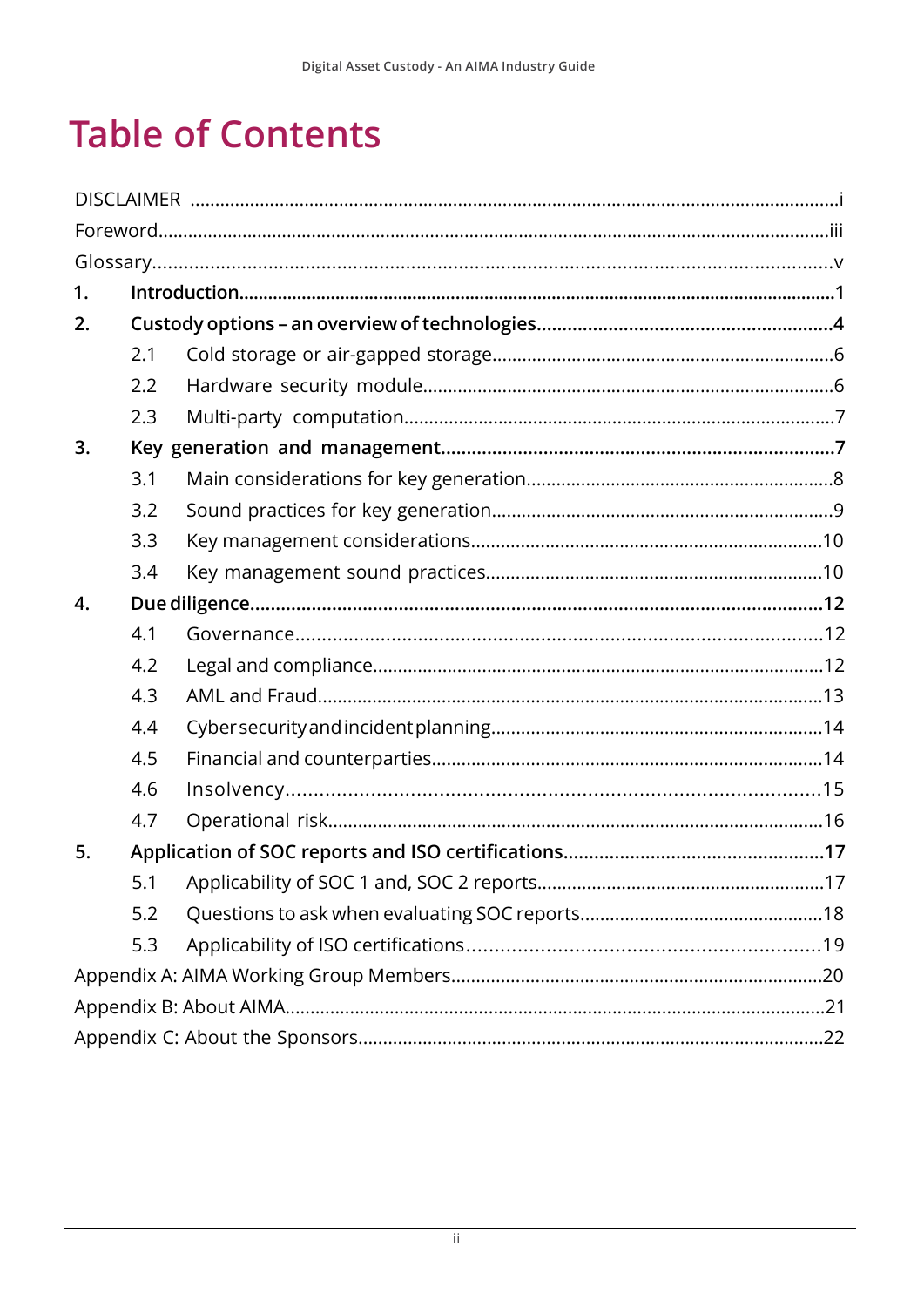#### **Foreword**

The past year witnessed an upsurge of interest relating to digital assets among mainstream institutions and investors. 40% of nearly 300 clients interviewed by Goldman Sachs declared that they currently have exposure in some form to cryptocurrencies, with 61% expecting their holdings to increase over the next 12 months.<sup>1</sup> 21% of hedge funds are currently investing in digital assets with 26% of hedge fund managers, who are not yet investing, confirming that they are in late-stage planning to invest or looking to invest.<sup>2</sup> With BNY Mellon, State Street, Citi, JPMorgan and Deutsche Bank in the process of launching their digital asset custody service and Visa and Mastercard announcing they will support crypto payments, signs point to an increasing level of confidence in, and further institutionalisation of, this nascent technology.<sup>3</sup>

New digital asset classes are carving out an increasingly important role for the financial sector as potential investment opportunities in a fast-moving technology sector as well as diversifiers within portfolios. Though it is not just "traditional" cryptocurrencies that are forging the way ahead. The distributed ledger technology that gave rise to Bitcoin has yielded distinct advantages and use cases, such as stablecoins, tokenisation, central bank digital currencies and non-fungible tokens. Moreover, this same technology can eventually be applied to traditional financial instruments such as debt and equity – including in a decentralised manner through decentralised finance, or "DeFi".

Sitting at the heart of this technology in its simplest and broadest sense is the cryptographic key, conferring control of a digital asset to its holder. The private key – essentially a very large random number – is mathematically used to derive a unique public address, in some ways similar to an account held with a bank. The nature of the pairing makes it computationally very easy to prove control of a digital asset, but very difficult for someone to guess the paired private key, making the digital asset that they control difficult to acquire maliciously. However, as mathematically secure as that relationship is, it does impose a number of requirements in relation to the security of the private key.

Whereas traditional finance relies on identity-based frameworks, supporting either individuals or corporate entities, digital assets rely on the custody and control of the private key. Generation, control and management of these private keys are very different to the way in which assets have been traditionally controlled and managed. It is the control and management of these private keys which have given rise to the frameworks supporting the custody of digital assets as a distinct and specialist service offering.

While keeping a private key safe is fundamentally a technical need entailing specific hygiene protocols, when embedded within a commercial service offering, potential users of that service need to consider the terms upon which the service offering is provided, the regulatory framework sitting around the custody provider, any insurance provisions that are required or are in place and the legal basis upon which the assets are held. All of these factors are extremely important, both in the context of the security of the assets themselves, but more broadly in the context of setting standards for the industry as a whole which are robust, properly applied and represent current thinking.

<sup>1</sup> Goldman Sachs, [Global Macro Research Issue 98](https://www.goldmansachs.com/insights/pages/crypto-a-new-asset-class-f/report.pdf) (21 May 2021).

<sup>2</sup> PwC, Elwood and AIMA, [Third Annual Global Crypto Hedge Fund Report](https://www.aima.org/article/press-release-pwc-elwood-and-aima-publish-third-annual-global-crypto-hedge-fund-report.html) (24 May 2021).

<sup>3</sup> *See, e.g.,* Mastercard Newsroom, [Why Mastercard is bringing crypto onto its network](https://www.mastercard.com/news/perspectives/2021/why-mastercard-is-bringing-crypto-onto-our-network/) (10 Feb. 2021).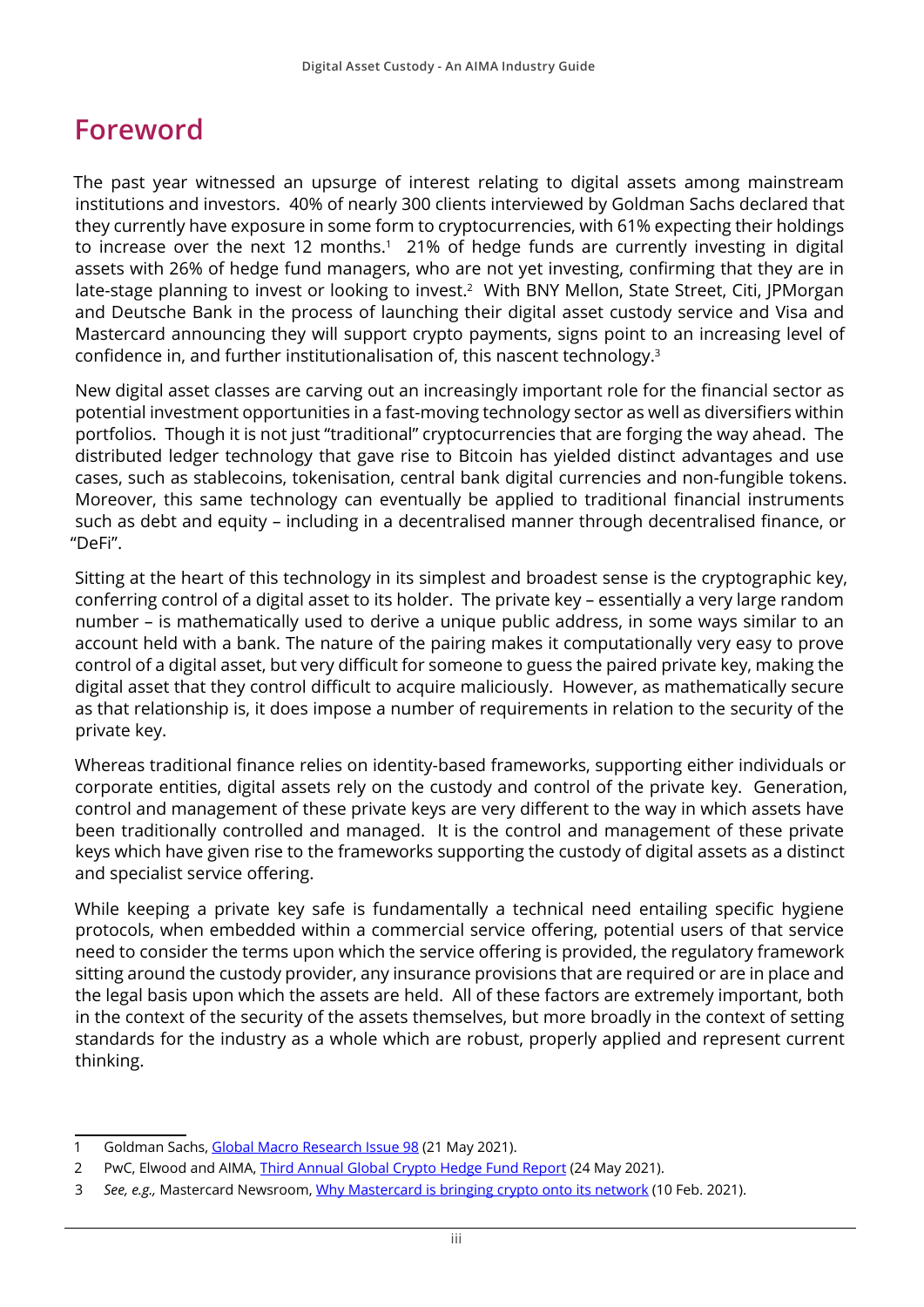This Guide is the initiative of AIMA's Digital Assets Working Group (the "AIMA DAWG").<sup>4</sup> The Guide aims to provide industry guidance on sound practices and key considerations for institutional investors determining whether and how to custody their digital assets. It has been written by a cross section of practitioners, as the custody of digital assets is cross-functional in nature, ranging from technologists and cyber security professionals to legal and compliance teams. The Guide has been primarily designed for those who are seeking the services of a Digital Asset Custodian ("DA Custodian") or, to the extent legally permissible, a custodial infrastructure provider.

As a general resource, the Guide should not be regarded as a substitute for professional advice, which should still be obtained where appropriate. Further, institutions engaging in digital asset custody should pay close attention to applicable regulatory requirements and guidelines issued by regulatory authorities in applicable jurisdictions. The main text of this Guide is written to be as jurisdiction neutral as possible in order for it to be of the most use to institutional investors around the world. However, this Guide does not replace or override any legal and/or regulatory requirements. Although the Guide does in some instances identify examples where specific regulators have prescribed requirements, this should not be regarded as exhaustive and institutional investors should comply with the requirements specifically applicable to their businesses in all events. Where the Guide identifies practices that are not specifically required by their particular regulators, institutional investors should consider these as a matter of sound practice to the extent they do not conflict with the requirements applicable to them.

We would like to thank the contributors to this Guide (who are listed in **Appendix A**), all of whom have generously volunteered their time and expertise to produce.

<sup>4</sup> The AIMA DAWG is a cross section of senior industry experts including institutional investors, custodians, exchanges and other service providers. It is tasked with driving AIMA's regulatory engagement, thought-leadership initiatives and operational guidance in the area of digital assets. For further information, please see [https://www.aima.org/](https://www.aima.org/regulation/keytopics/digital-assets.html) [regulation/keytopics/digital-assets.html](https://www.aima.org/regulation/keytopics/digital-assets.html).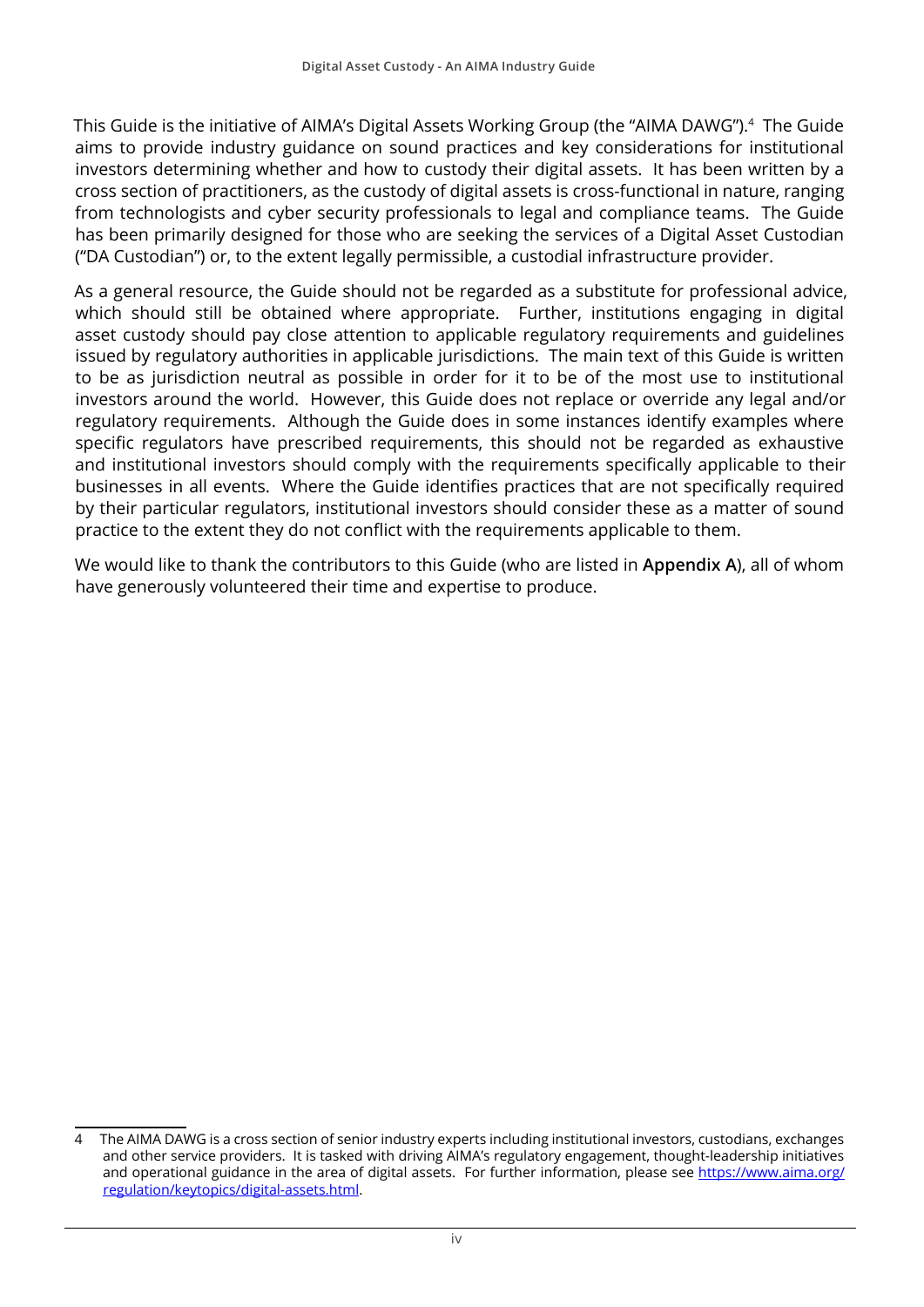#### **Glossary**

| <b>AIFMD</b>        | the respective EU and UK versions of Directive 2011/61/EU of the<br>European Parliament and the Council of 8 June 2011 on Alternative<br>Investment Fund Managers, as amended (as applicable)                                                                                                                                                                                  |
|---------------------|--------------------------------------------------------------------------------------------------------------------------------------------------------------------------------------------------------------------------------------------------------------------------------------------------------------------------------------------------------------------------------|
| <b>AML</b>          | anti-money laundering                                                                                                                                                                                                                                                                                                                                                          |
| <b>Bitcoin</b>      | a particular type of decentralised cryptocurrency                                                                                                                                                                                                                                                                                                                              |
| blockchain          | a system of records that are connected using cryptography to<br>protect data                                                                                                                                                                                                                                                                                                   |
| board               | a board of directors for an entity established as a company or,<br>with respect to other types of entities, the body performing similar<br>functions, which, depending on the legal structure, could include a<br>management company, trustee or general partner and, in certain<br>circumstances, includes an "independent review committee" under<br>applicable Canadian law |
| <b>CBDC</b>         | a central bank digital currency, which is a digital form of money<br>established by government regulation                                                                                                                                                                                                                                                                      |
| <b>CFTC</b>         | the U.S. Commodity Futures Trading Commission                                                                                                                                                                                                                                                                                                                                  |
| cryptography        | the conversion of data into private code using encryption<br>algorithms, typically for transmission over a public network                                                                                                                                                                                                                                                      |
| <b>DA Custodian</b> | a digital asset custodian                                                                                                                                                                                                                                                                                                                                                      |
|                     |                                                                                                                                                                                                                                                                                                                                                                                |
| decentralised       | a system that has no single authority or administrator                                                                                                                                                                                                                                                                                                                         |
| <b>DeFi</b>         | decentralised finance, which is a category of financial services,<br>such as borrowing and lending, operating via applications on<br>decentralised public blockchain networks and that do not involve<br>intermediaries, such as banks                                                                                                                                         |
| <b>DLT</b>          | distributed ledger technology, which uses multiple independent<br>computers to store information and transactions rather than a<br>single centralised database                                                                                                                                                                                                                 |
| <b>Ether</b>        | the name of the cryptocurrency tokens used for payment on the<br>Ethereum network                                                                                                                                                                                                                                                                                              |
| Ethereum            | a blockchain network that is similar to Bitcoin. It has its own<br>cryptocurrency, called Ether or ETH, and can be used to build,<br>publish and monetise decentralised digital applications on the<br>network                                                                                                                                                                 |
| fiat currency       | a government-issued currency that is not backed by a commodity,<br>like oil or gold, but rather by the issuing government itself, such as<br>the U.S. dollar or the Euro                                                                                                                                                                                                       |
| hosted wallet       | a wallet typically held by a third-party provider                                                                                                                                                                                                                                                                                                                              |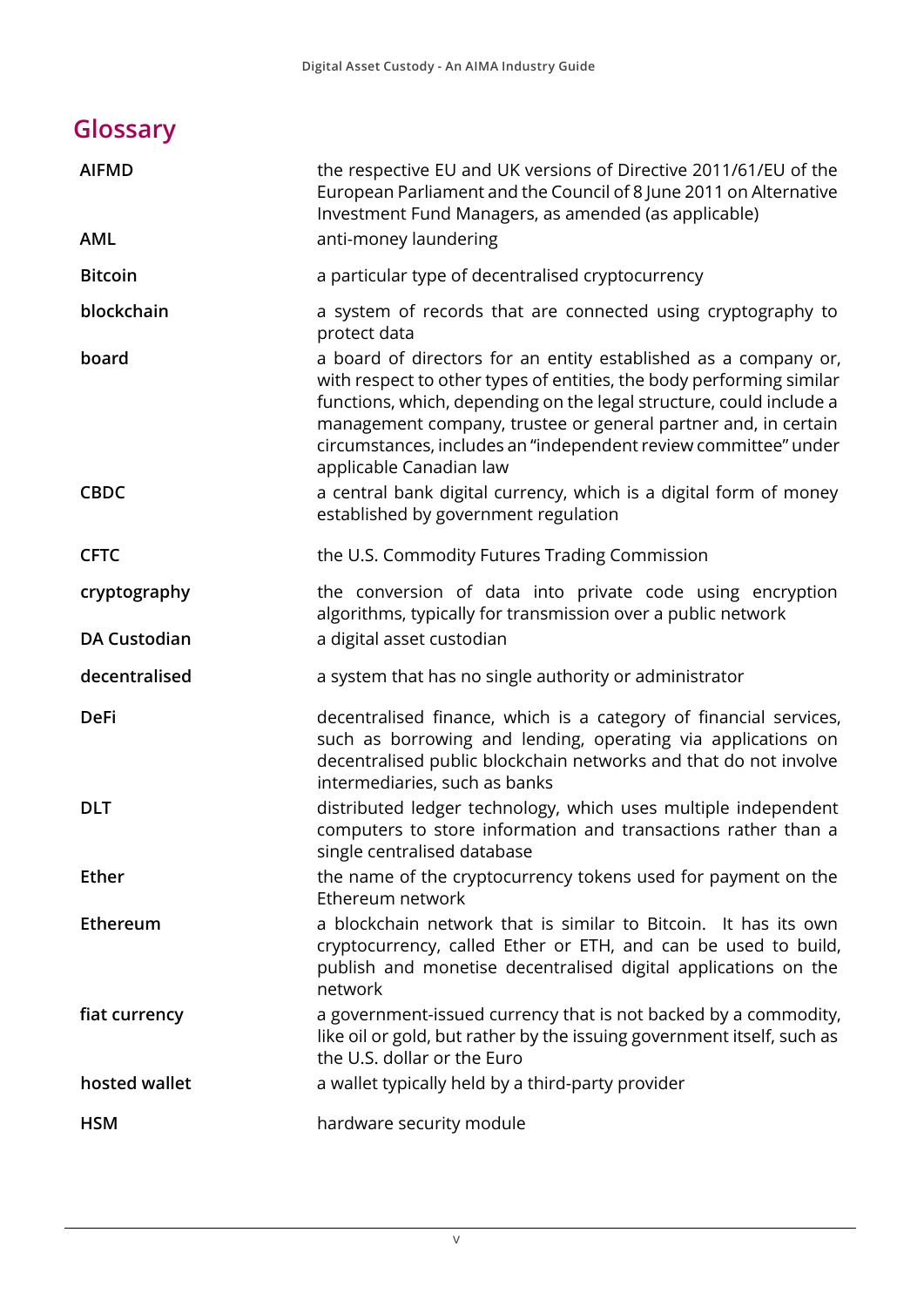| institutional investor     | for the purposes of the Guide, an institutional investor may be: (i)<br>a family office; (ii) an investment manager investing on behalf of<br>a client or a fund; or (iii) an investment manager investing for its<br>own account                                                                                                                                                                                                                                                                                                                                                                                                                                                                                                                                                                                                                                                                                            |
|----------------------------|------------------------------------------------------------------------------------------------------------------------------------------------------------------------------------------------------------------------------------------------------------------------------------------------------------------------------------------------------------------------------------------------------------------------------------------------------------------------------------------------------------------------------------------------------------------------------------------------------------------------------------------------------------------------------------------------------------------------------------------------------------------------------------------------------------------------------------------------------------------------------------------------------------------------------|
| investment manager         | the entity that performs the day-to-day portfolio and risk<br>management functions for a product/account and/or is responsible<br>for the day-to-day business, operation or affairs of a product.<br>An investment manager for the purposes of this Guide may be:<br>(i) a discretionary investment manager; (ii) a non-discretionary<br>investment advisor; (iii) a registered investment adviser under the<br>U.S. Investment Advisers Act of 1940; (iv) a commodity trading<br>advisor under the U.S. Commodity Exchange Act; (v) an alternative<br>investment fund manager under the AIFMD; and/or (vi) an external<br>management company under the UCITS Directive. Depending<br>on the circumstances, "portfolio manager" and "investment fund<br>managers" (each as defined under applicable Canadian law) and<br>any other similar entities under applicable local law may also be<br>considered investment managers |
| <b>ISO</b>                 | the International Organization for Standardization                                                                                                                                                                                                                                                                                                                                                                                                                                                                                                                                                                                                                                                                                                                                                                                                                                                                           |
| ISO27001                   | the international standard for information security                                                                                                                                                                                                                                                                                                                                                                                                                                                                                                                                                                                                                                                                                                                                                                                                                                                                          |
| miners                     | people creating new cryptocurrency through the process of solving<br>computational problems that validate transaction blocks and work<br>to maintain the blockchain ledger                                                                                                                                                                                                                                                                                                                                                                                                                                                                                                                                                                                                                                                                                                                                                   |
|                            |                                                                                                                                                                                                                                                                                                                                                                                                                                                                                                                                                                                                                                                                                                                                                                                                                                                                                                                              |
| <b>MPC</b>                 | multi-party computation                                                                                                                                                                                                                                                                                                                                                                                                                                                                                                                                                                                                                                                                                                                                                                                                                                                                                                      |
| <b>NFT</b>                 | a non-fungible token that represents ownership of a unique item,<br>such as digital-only artwork, music, or games. This means that the<br>token cannot be interchanged with something else                                                                                                                                                                                                                                                                                                                                                                                                                                                                                                                                                                                                                                                                                                                                   |
| private key                | the secret access to encrypted digital information that is paired<br>with a public key and shared by the encoder with an authorised<br>party to enable access to the information                                                                                                                                                                                                                                                                                                                                                                                                                                                                                                                                                                                                                                                                                                                                             |
| proof of stake             | a non-mining platform where participants commit a stake of their<br>private or collective capital to the platform in the form of the<br>platform's native tokens, which are locked up for a given period<br>of time                                                                                                                                                                                                                                                                                                                                                                                                                                                                                                                                                                                                                                                                                                          |
| proof of work              | a blockchain protocol that involves miners solving complex<br>mathematical problems/algorithms in order to place a block of<br>transactions on the chain                                                                                                                                                                                                                                                                                                                                                                                                                                                                                                                                                                                                                                                                                                                                                                     |
| <b>Qualified Custodian</b> | under U.S. Securities and Exchange Commission's custody rule for<br>investment advisers, a qualified custodian can be a bank, registered<br>broker-dealer, futures commission merchant, or certain foreign<br>entity. With certain limited exceptions, an investment adviser is<br>required to maintain client funds and securities with a qualified<br>custodian                                                                                                                                                                                                                                                                                                                                                                                                                                                                                                                                                            |
| smart contract             | a programmatically executed transaction coded into a blockchain<br>network based on predefined terms                                                                                                                                                                                                                                                                                                                                                                                                                                                                                                                                                                                                                                                                                                                                                                                                                         |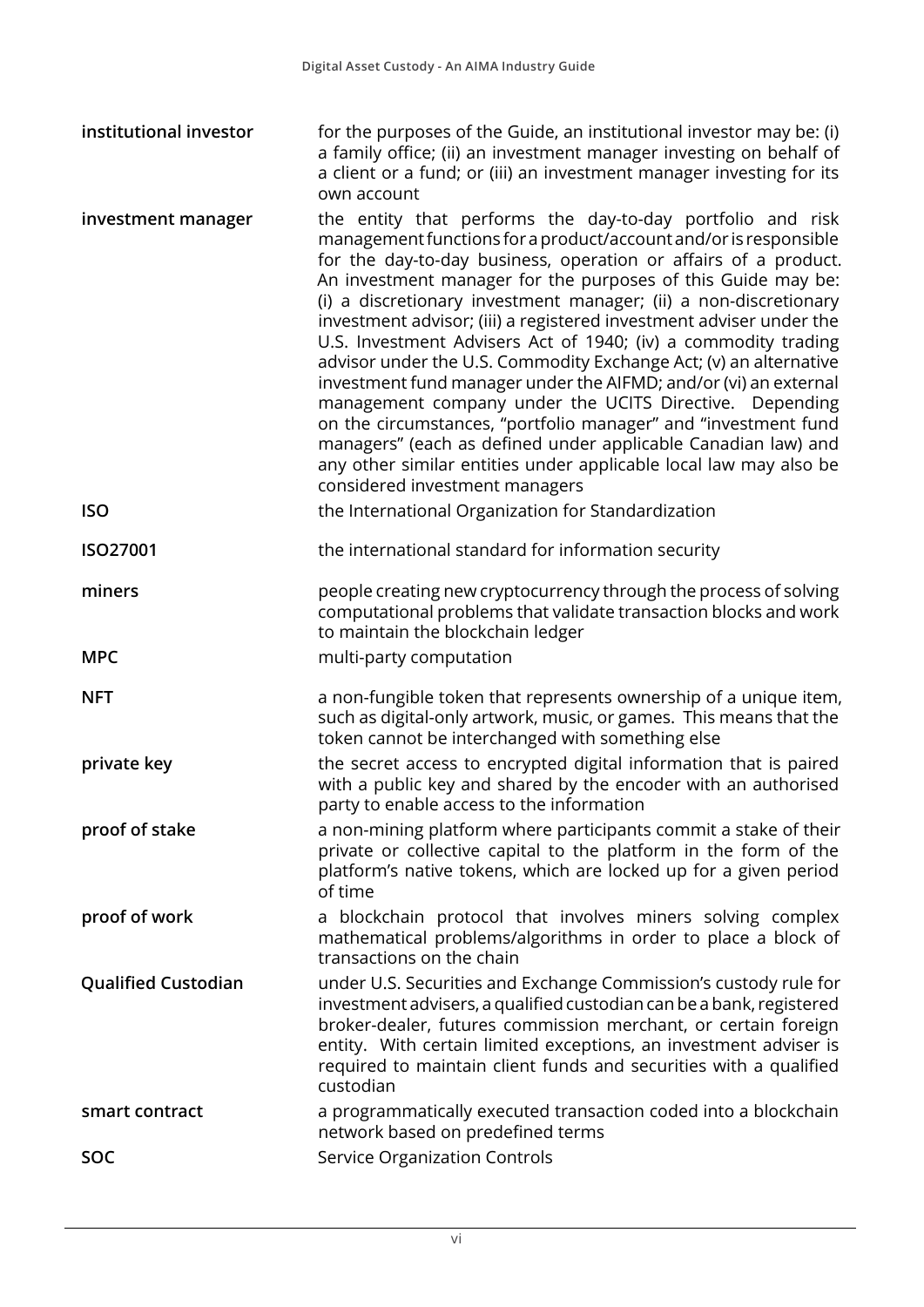| SOX<br><b>UCITS Directive</b> | the Sarbanes-Oxley Act of 2002 is the U.S. law meant to protect<br>investors from fraudulent accounting activities by corporations<br>the respective EU and UK versions of Directive 2009/65/EC of the                                            |
|-------------------------------|---------------------------------------------------------------------------------------------------------------------------------------------------------------------------------------------------------------------------------------------------|
|                               | European Parliament and of the Council of 13 July 2009 on the<br>coordination of laws, regulations and administrative provisions<br>relating to Undertakings for Collective Investment in Transferrable<br>Securities, as amended (as applicable) |
| unhosted wallet               | a wallet held by the user                                                                                                                                                                                                                         |
| <b>VASP</b>                   | virtual asset service provider                                                                                                                                                                                                                    |
| wallet                        | an application or device for storing the private keys providing<br>access to the digital asset                                                                                                                                                    |
| <b>Web 3.0</b>                | the next evolution of the internet that provides a more decentralised<br>method of user-content generation and allows users to interact<br>via peer-to-peer networks                                                                              |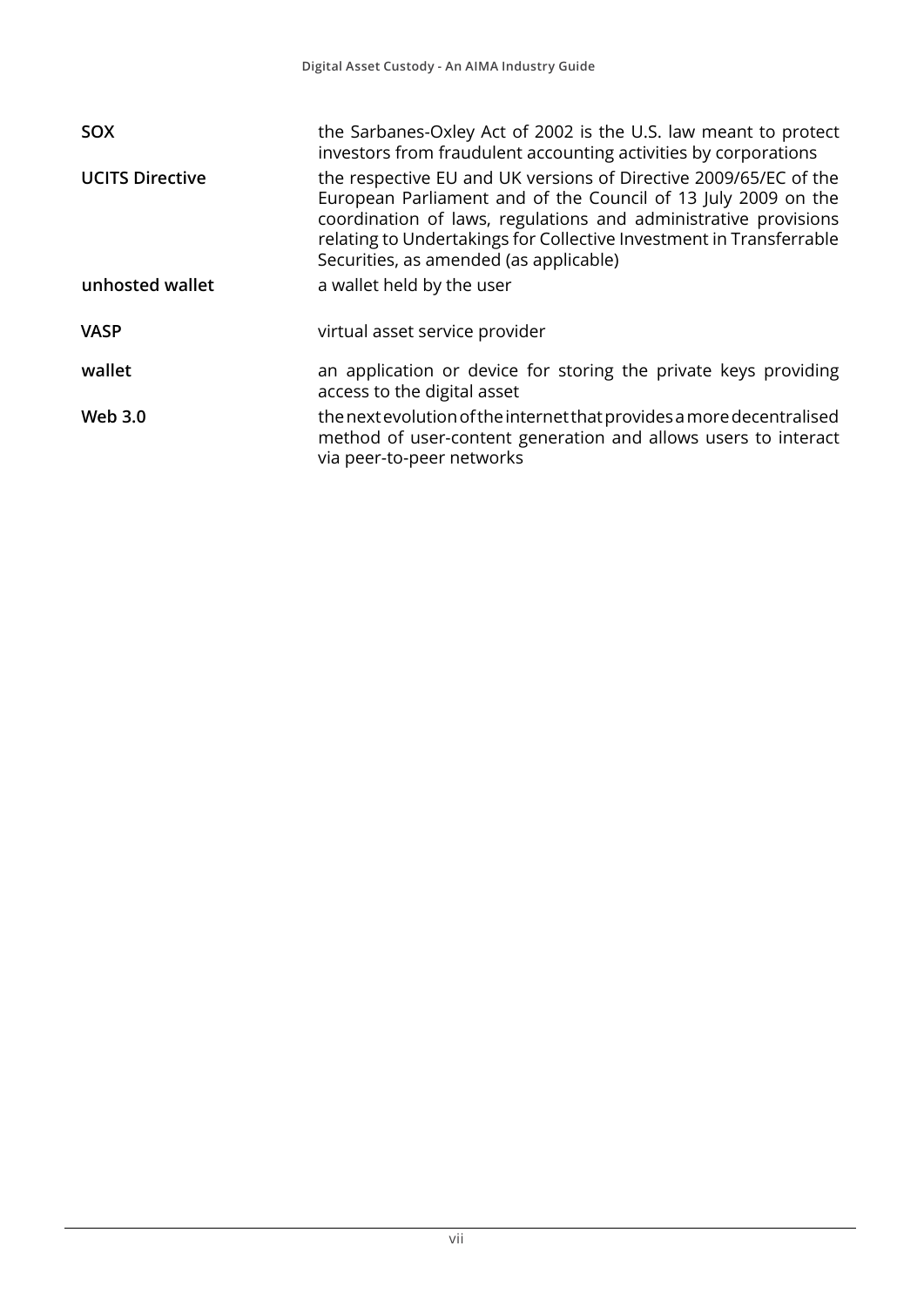#### **1. Introduction**

Digital assets are digital records of value or contractual rights that can be stored, tracked and transferred using DLT or blockchain technology. The underlying technology enables secure peerto-peer transactions without the need for a central or governing entity, and without requiring transactors to rely on trusting each other. While there is not a universally accepted definition of digital assets, the CFTC defines them as "*anything that can be stored and transmitted electronically and has associated ownership or use rights*". 5

A distinguishing factor among blockchain technologies is Layer 1 (L1) and Layer 2 (L2) solutions. L1s are base layer networks like Bitcoin, Ethereum, Algorand, Stellar, Solana and Cardano.

L1s like Bitcoin and Ethereum, which both run Proof of Work consensus mechanisms, are generally more decentralised and secure; however, they take longer and it can become expensive to process transactions during times of network congestion. Ethereum experiences this through an increase in "gas" fees, which make it more costly to send or transmit tokens and NFTs or deploy smart contracts. Similarly, it can take several hours to get the necessary number of confirmations to receive a transaction on the Bitcoin network.

Developers build L2s on top of L1s to solve this scalability problem. They enable several smaller transactions to be processed on a "sidechain" (i.e., a separate blockchain that has fewer nodes and can confirm transactions more quickly) which are then batched together and confirmed as one transaction on the main L1 chain. Examples of L2s include Polygon, Arbitrum, Optimism for Ethereum and Lightning Network for Bitcoin.

The most common types of digital assets include:

- **• Cryptocurrencies** are digital assets which typically are not "backed" by other assets. These tokens can be a payment mechanism (e.g., Bitcoin) and may be used to pay for using, and govern, a blockchain network that runs smart contract applications (e.g., Ethereum "gas").
- **• Stablecoins** are designed to mirror the price of an asset such as a fiat currency like the U.S. dollar. The price "stability" of such coins with respect to the fiat currency can be achieved through different types of mechanisms such as the backing of issuance (i) by the fiat currency or some form of liquid collateral denominated in that currency or (ii) through collateralisation by other cryptocurrencies.
- **• Tokenised assets** are an "on-chain" (i.e., blockchain) representations of assets that exist "offchain", such as real estate, securities, etc. Tokenised assets differ from protocol-native assets like Bitcoin, since the asset exists in both physical and digital form.
- **• CBDCs** use an electronic record or digital token to represent the virtual form of a currency issued and regulated by the monetary authority of a particular country or group of countries.

<sup>5</sup> CFTC, [Digital Assets Primer](https://www.cftc.gov/media/5476/DigitalAssetsPrimer/download), Dec. 2020.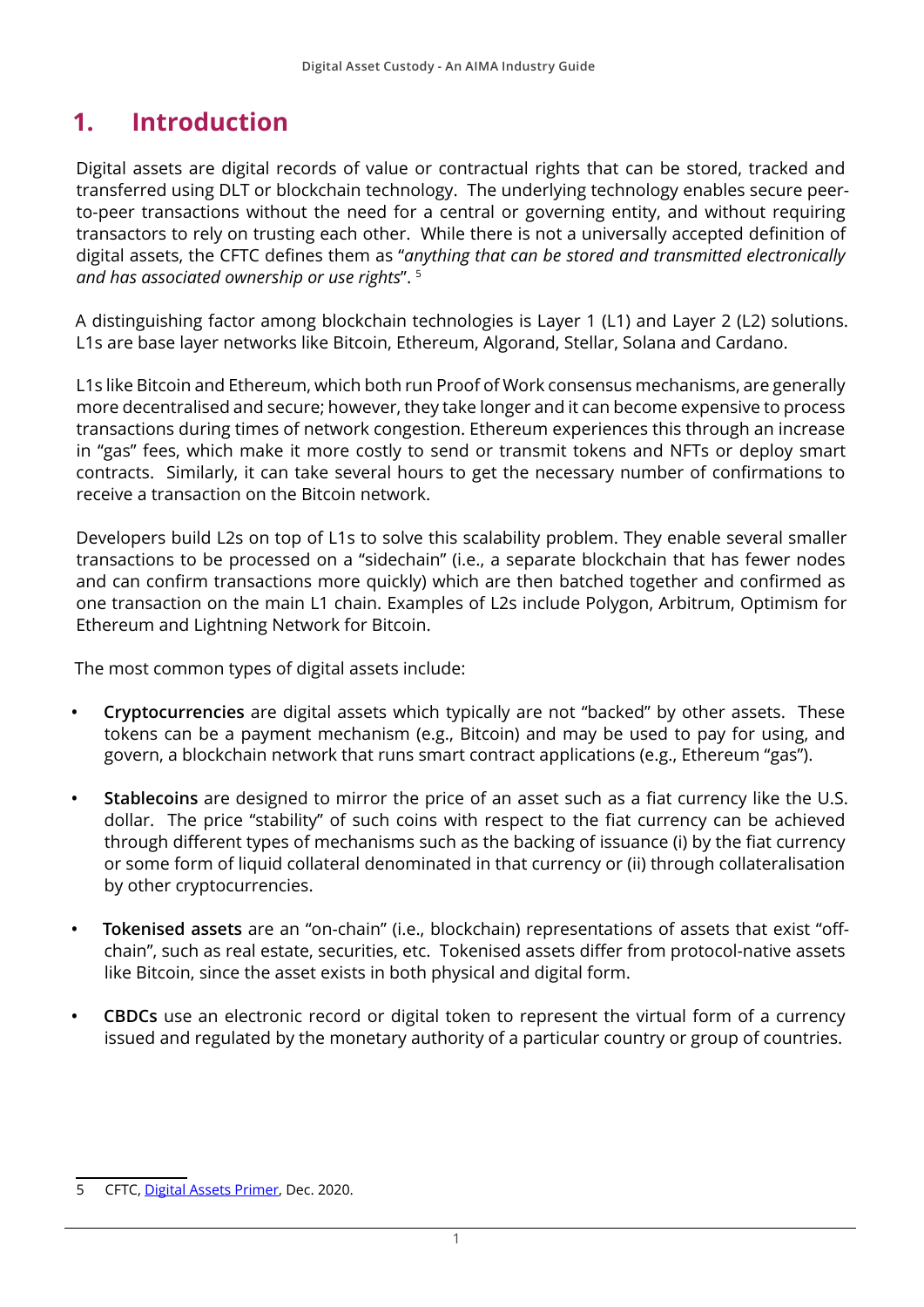**• DeFi assets** are the functional components of a broader finance application existing on a blockchain. DeFi applications use smart contracts, which are trusted pieces of software whose veracity, security and execution are governed by DLT. DeFi applications can provide peerto-peer financial services, such as lending, without a central entity. DeFi assets are usually governance tokens, similar to equity instruments, whose holders participate in the design and implementation of the various DeFi applications.

In traditional financial models, institutional investors rely on a depositary or custodian to secure their financial assets to reduce the risk of theft, loss and insolvency and, in many cases, to satisfy regulatory requirements which limit their ability to custody their own assets. In the digital asset environment, this is generally no different. Similar to traditional financial products, for many investors, a digital asset needs to be held and custodied by a regulated depositary or custodian (i.e., a DA Custodian).

The concept of digital asset custody revolves around the safekeeping of a private key. However, as the private keys are used to store, manage and transfer digital assets by the owner and help with the decryption of messages and authentication of transactions, they represent a single point of failure in the system. Therefore, private keys require sophisticated technologies to prevent theft, loss or destruction.

An institutional investor looking for a DA Custodian to custody its digital assets should seek a DA Custodian who has the ability to support the types of digital assets that align with the investor's investment strategy. The institutional investor will need to determine if they need to use a DA Custodian that is maintaining appropriate authorisation and/or licences and supervised by regulatory authorities (e.g., a depositary or "Qualified Custodian") or a custodial infrastructure provider used only to secure public and private keys and to enable the institutional investor to self-custody its own digital assets. Not all jurisdictions allow self-custody solutions or allow them for all types of investors.

When evaluating DA Custodians, institutional investors should consider the following:

- **• Asset safekeeping** What structure and/or mechanism does the DA Custodian use to safeguard clients' ownership rights and to prevent the use of client assets by the DA Custodian for its own account or from becoming part of the bankruptcy estate of the DA Custodian upon insolvency?
- **• Track record**  For how long has the DA Custodian been custodying the relevant type of digital assets at scale with no loss of client assets and what is the DA Custodian's assets under custody market share in the relevant type of digital assets?
- **• Financial strength**  What are the financial resources the DA Custodian can call on to make good on its client obligations?
- **• Insurance**  What are the size, type and quality of the DA Custodian's insurance programme?
- **• Security**  Does the DA Custodian have capabilities in physical and cyber security and securityfirst software development practices, including, for example, the ability to mitigate human error through strong controls, as well as segregation of client keys?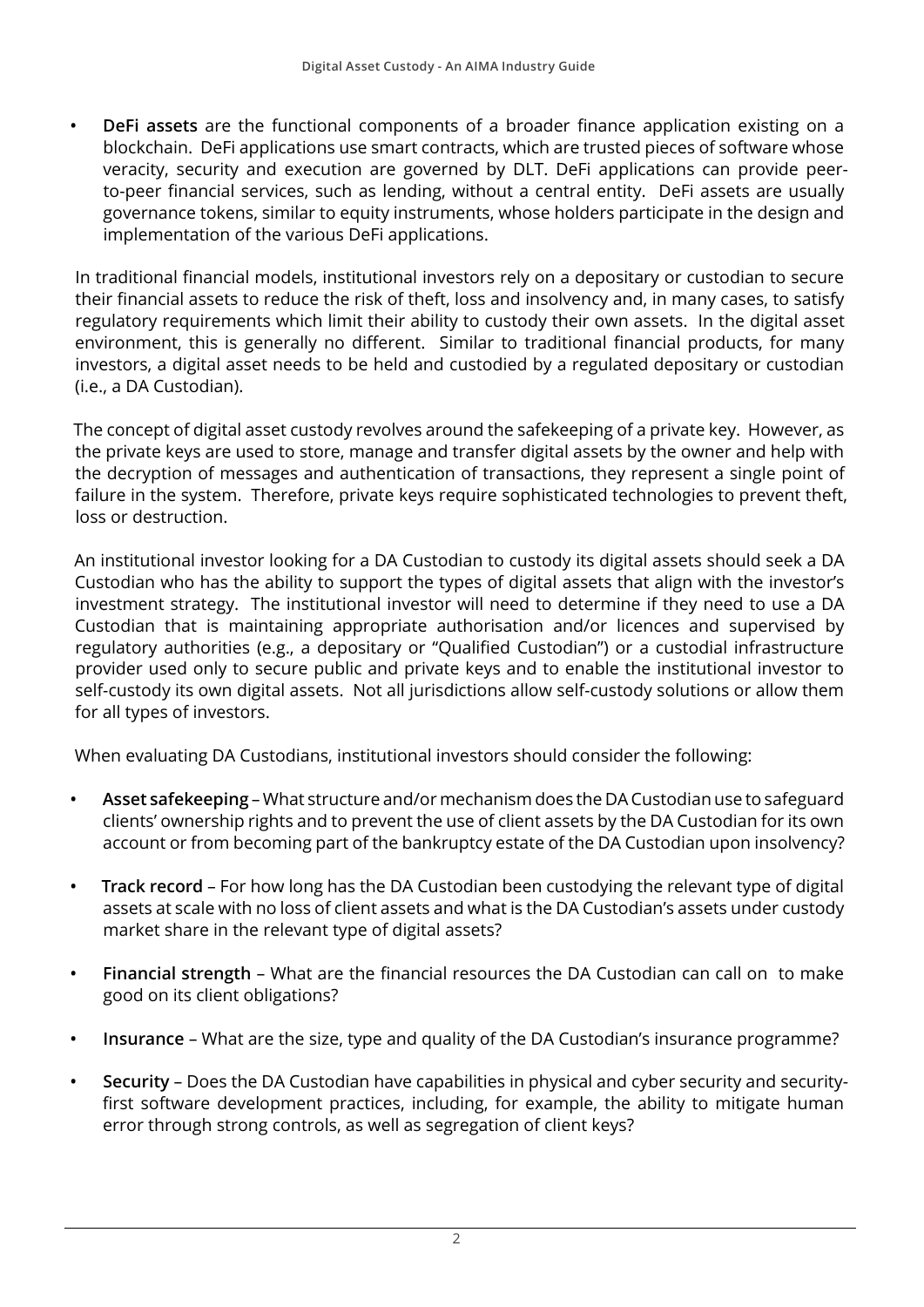- **• Disaster recovery protocols or similar** Does the DA Custodian offer the capability to recover the assets in case of a major technical or operational issue either on the custodian or investor side?
- **• Asset servicing** Will the client be benefiting from forks, airdrops, staking, governance and lending?
- **• Third party oversight**  Are there independent third parties (e.g., regulators and auditors) supervising the DA Custodian's operations?
- **• Range of support** What are the number of Layer 1 blockchains and digital assets supported and the frequency of adding new assets?
- **• Accessibility** How quickly can clients retrieve and move assets?
- **• Control**  Can the DA Custodian unilaterally control the assets? If yes, under what circumstances and what contractual protections are in place for the investor?
- **• Reporting** Does the DA Custodian offer reporting capabilities such as NAV, balances, transfers and orders?

Although the relative importance placed on each of these factors may differ, institutional investors interested in a third-party custody arrangement should seek to understand the capabilities of the various DA Custodians in the market and work with the DA Custodian that aligns with their own particular strategy and requirements.

There are many players in the digital asset custody space. These include Virtual Asset Service Providers ("VASPs") as well as traditional custodians who are expanding their offerings. In some jurisdictions, traditional custodians may also have to register as a VASP (or equivalent) to offer digital asset services.

Secure custody of digital assets is fundamental to meeting the needs of the various market stakeholders within the digital asset ecosystem. At its heart sits the digital asset itself, with a range of technical and security features that will determine the framework that needs to be applied. The most important and frequently encountered asset is likely to be Bitcoin, followed by Ethereum. However, with over 18,000 digital assets at the time of writing, the principles associated with the custody of these assets need to be flexible enough to securely cater for all classes.

Sale and purchase of assets are typically achieved through an exchange of some kind, which may be fully or partially regulated. A fully regulated exchange implies that all aspects of the exchange fall under the auspices of a regulatory framework, whereas a partially regulated exchange may only require certain operational standards to adhere to a given regulatory framework, such as AML regulations.

In terms of holders of these assets, strong demand for qualified custody is evident from hedge funds, venture capital firms, private equity firms, asset managers, asset owners, exchanges, corporate treasuries, sovereign wealth funds, family offices, fintechs, miners and high net worth individuals. Emerging areas of custody demand include the need to store stablecoins and/or CBDCs which are expected to increase significantly over the coming months and years. Similarly,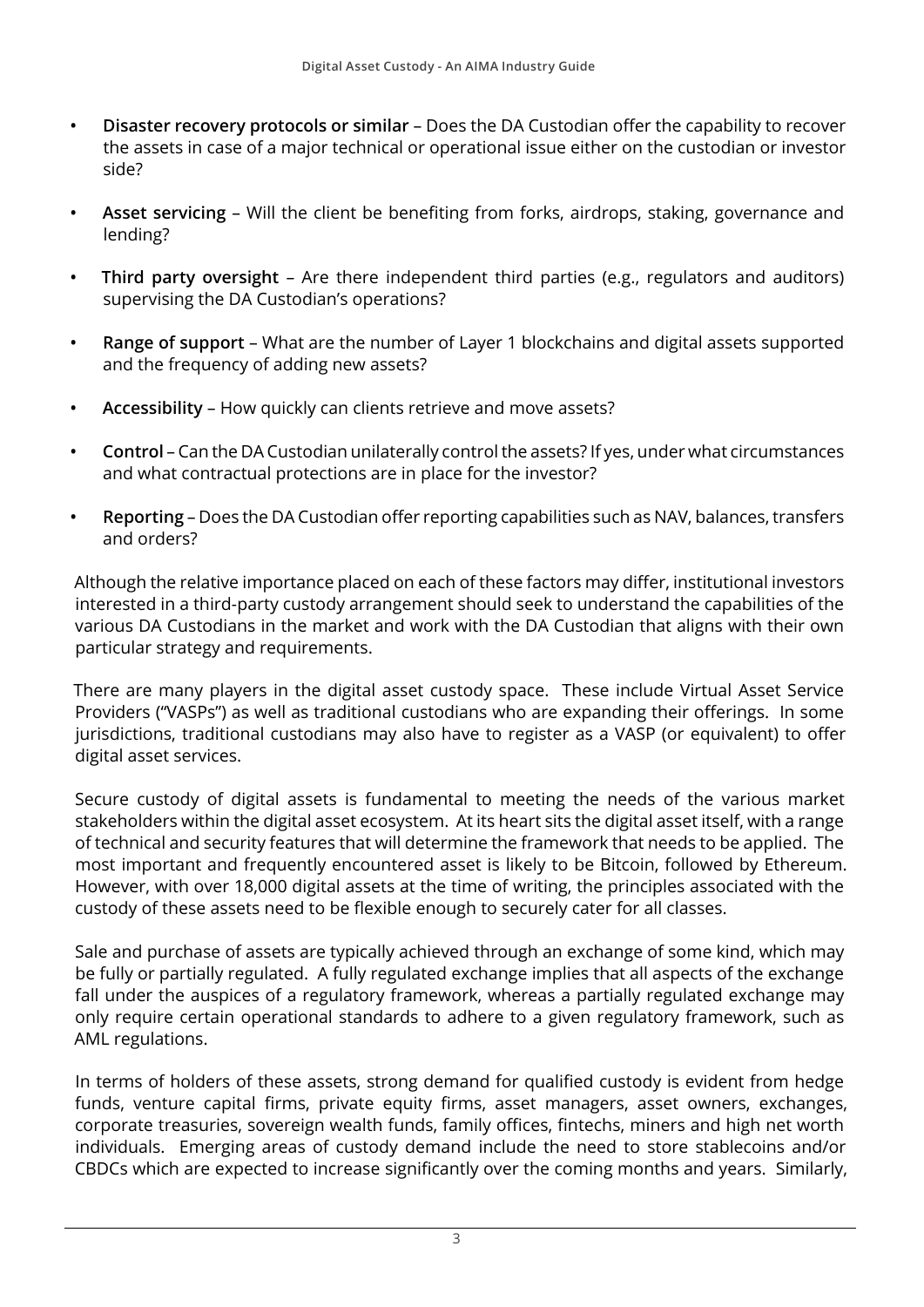demand for the custody of security tokens is expected to increase, coupled with support for NFTs. As demand for these services increases, it is inevitable that external oversight will be called upon to validate the proper custody of these assets. This will emerge in the form of audit and assurance offerings from professional service providers. There are instances where frameworks have been applied, for example SOC reports<sup>6</sup> or other international accreditations such as ISO27001 in relation to digital asset exchanges or custodians.<sup>7</sup> But progress is relatively slow, driven principally by risk appetite.

#### **2. Custody options – an overview of technologies**

At the highest level, a number of custody options are available today to institutional investors with each having its own characteristics:

- Self-custody:<sup>8</sup>
	- o includes hot (browser-based), warm (software-based) and/or cold (offline-based) wallets/ storage;
	- o provides for greater control of digital assets;
	- o allows for a broad range of protocol and token support;
	- o if means of access to assets held in self-custody using traditional approaches (including software/hardware wallets, etc.) are lost, assets will become irrecoverable;
	- o assumes responsibility for assets, asset servicing and associated risks (compliance and financial crimes, technology and cyber risks); and
	- o requires digital assets expertise within the institutional investor (technology, security, development capabilities).
	- Exchange hosted wallet:
		- o investor gives control and management of public and private keys to an exchange, but maintains access via an online wallet;
		- o ease of access;
		- o counterparty risks with the exchange;
		- o security risk associated with exchange hacks;
		- o commingling of client assets; and
		- o not operationally or capital efficient if the investors trade (and therefore custody) on multiple exchanges;
		- o need for on-chain transfers in times of high volatility across multiple exchanges to manage collateral; and
		- o potential rehypothecation of client assets.

<sup>6</sup> Note that these are U.S. and not international reports (although in general they are recognised internationally).

<sup>7</sup> See **Section 5** of the Guide for a further discussion of SOC reports and ISO certifications.

<sup>8</sup> Note that in certain jurisdictions there might be a regulatory requirement under relevant legislation to appoint a depositary, a Qualified Custodian or a similarly regulated third-party service provider.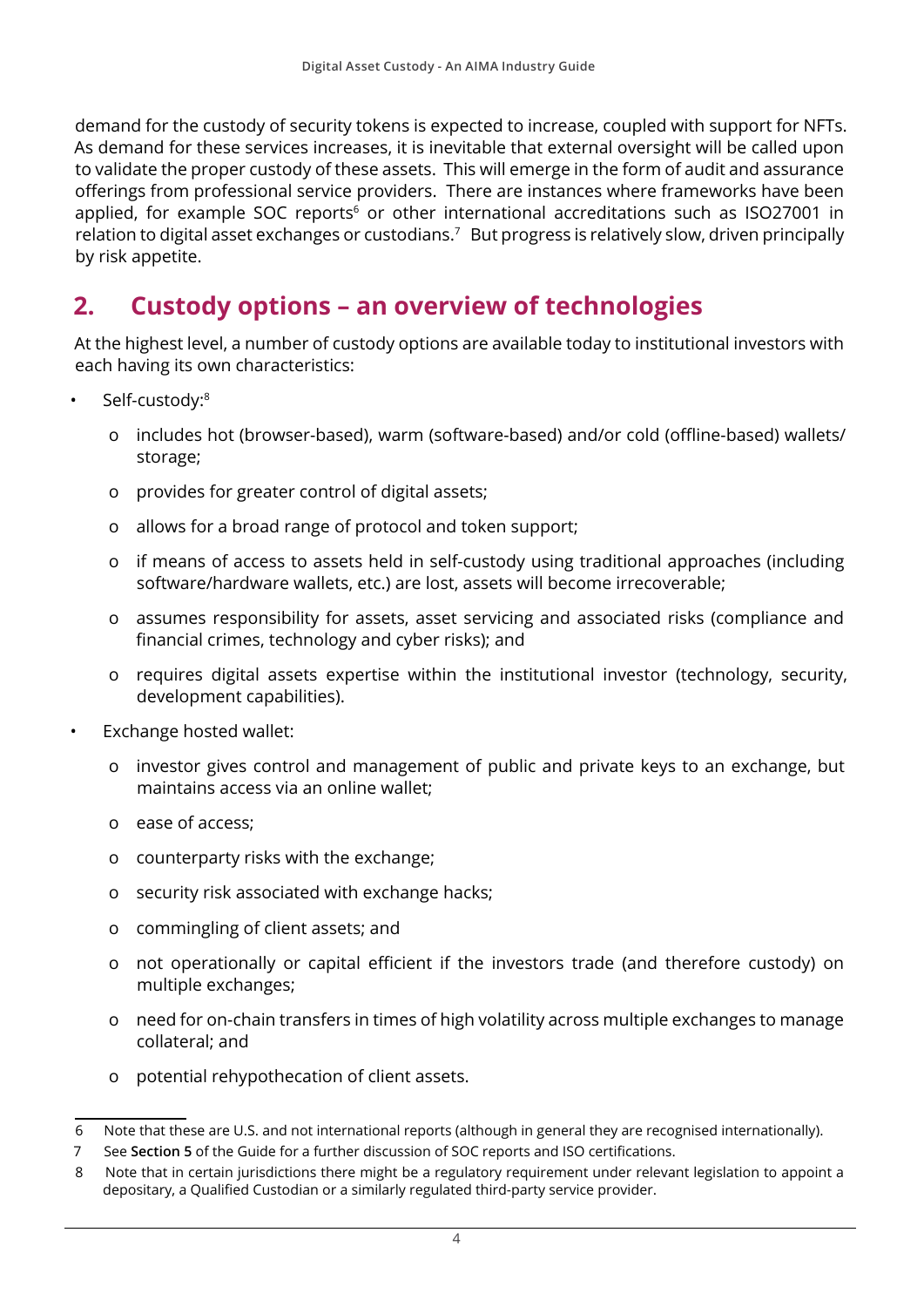- Third-party custody:
	- o stores digital assets on behalf of customers using clearly defined features and controls to provide certainty over the safekeeping of the assets;
	- o institutional grade technology stack and security;
	- o likely to be insured;
	- o can be hot, warm or cold;
	- o assumes responsibility for assets, asset servicing and associated risks;
	- o assumes the burden of managing a complex and ever evolving tech stack;
	- o could provide regulatory compliance;
	- o sub-custody where institutional investors can outsource custody operations to a digital asset custody provider in an omnibus or segregated set-up (custodian would not know the end investor); and
	- o may be subject to regulatory oversight.

DA Custodians and custodial infrastructure providers can use hot wallets, warm wallets, cold or air-gapped storage to hold digital assets. Hot wallets' private keys are stored online which is a convenient and easy way to access assets and is more suitable for high-frequency trading (HFT) type use cases but has increased vulnerability and security concerns. Cold storage is the most traditional storage in digital asset custody, more suitable for longer term strategies like buy and hold but typically involve longer customer service level agreements for withdrawals. To retrieve assets, manual human intervention is required, and for traditional private key custody it can take anywhere from a few hours to a few days to process the request depending on the provider. However, MPC cold wallets can be accessible within a few hours or less. Due to the human security layers, there is a reduced onset of fraud and risk of being hacked with a greater risk of human error or coercion. However, these risks can be managed and mitigated through robust processes and controls. Warm storage is a mix of a cold and hot infrastructure.

DA Custodians may hold investors' long-term investments in air-gapped wallets or cold storage to maximise security and actively manage the percentages of assets kept in hot wallets as well as to facilitate any necessary rapid withdrawals. Some custody solutions combine the speed of a hot wallet with the security of an air-gapped wallet or cold storage by using more modern, proven technology solutions than legacy cold storage.

A successful transfer of digital assets on the blockchain network requires the digital signing of the transaction with the private key. All blockchain networks are decentralised and any transfer of assets on the blockchain network is irreversible, which implies that the holder of the private key is in full control of the account and therefore the assets themselves. Therefore, while the generation and storage of the wallet's private key is the cornerstone of all custody solutions, access to the keys (in the form of user permission management, client policy administration, DA Custodian's own fraud detection safeguards or address whitelisting) should be subject to the same level of security and protection.

Protocols adopted to safeguard the private key can be highly sophisticated or as simple as writing the private key on a document and storing it securely. This Guide assumes a more institutional grade approach to custody and ignores the most basic approaches.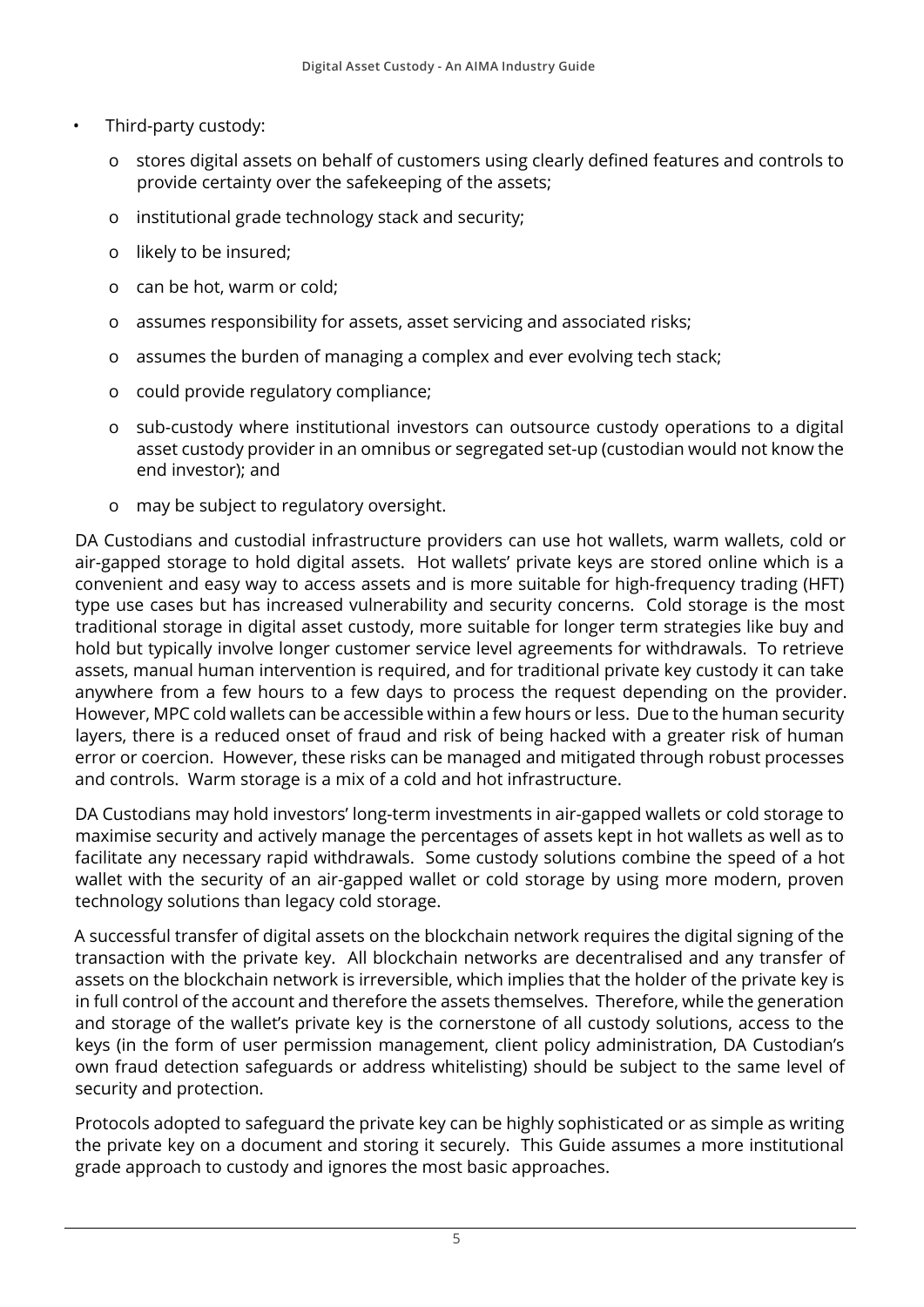#### **2.1 Cold storage or air-gapped storage**

The concept behind "cold" or "air-gapped storage" is that the private key cannot be hacked or stolen by a malicious actor over the internet as the keys are stored in appliances that are not connected to the internet. While conceptually simple, there are a number of considerations involved in implementing an institutional grade cold storage solution including:

- **• Key Generation Ceremony** The process of generating a master seed (**see Section 3.1**) from which all wallets will be derived from. The key ceremony must be audited to ensure that no party is able to access the master seed. The key ceremony material must be either destroyed or securely backed-up (and sharded) for recovery.
- **• Wallet Generation**  The private key must be generated in a secured appliance (hardware or software) and should never be exposed to any party or extracted from the appliance. The corresponding public key is the external representation of the wallet.
- **• Entropy** The degree of randomisation utilised in generating the private key, which impacts how easy it would be to guess the private key sequence.
- **• Air Gapping**  The process of isolating the computer used to generate key pairs from any physical or electromagnetic communication networks to prevent unauthorised access.
- **• Key Sharding** Splitting the private key or master seed into multiple components, presumably for separate storage by separate parties, thus increasing the threshold for the number of parties required to regenerate the private key.
- **• Shamir's Secret Sharing** A form of cryptography that enables the DA Custodian to regenerate the private keys and/or master seed if in possession of n–1 shards, ensuring that there is no single point of failure if a particular shard is lost or damaged.

The primary benefit of cold or air-gapped storage is that the private key is offline, and therefore unlikely to be copied or obtained by hackers, though this method necessitates robust consideration of physical security requirements, as well as back-up and redundancy planning. The main drawback of traditional cold storage is that access to assets is unlikely to be immediate, which may make it a less attractive method of custody for active trading or any case where funds must be settled expediently.

#### **2.2 Hardware security module**

The concept behind utilising a hardware security module ("HSM") is that the private key is generated within a secure device from which it cannot be extracted without damaging the device. The private key is never exposed, even to the holder of the device, and therefore cannot be copied or hacked. The most simplistic version of this technology is a hardware wallet device, though this generally implies that the device would be possessed by a single party. A more robust institutional solution would be to build an HSM in which the private key is generated within multiple devices, effectively requiring the involvement of multiple parties to sign a transaction. HSMs often comply with internationally recognised standards to verify the secure creation and storage of private keys.9 HSMs have also been used in securing private keys for many traditional applications such as secure communications, the security of the internet and key national infrastructure.

<sup>9</sup> For example, the U.S. Federal Information Processing Standard (FIPS) 140-2 is a governmental security standard used to approve cryptographic modules. These recognised standards have been widely used in the commercial and military sectors for decades.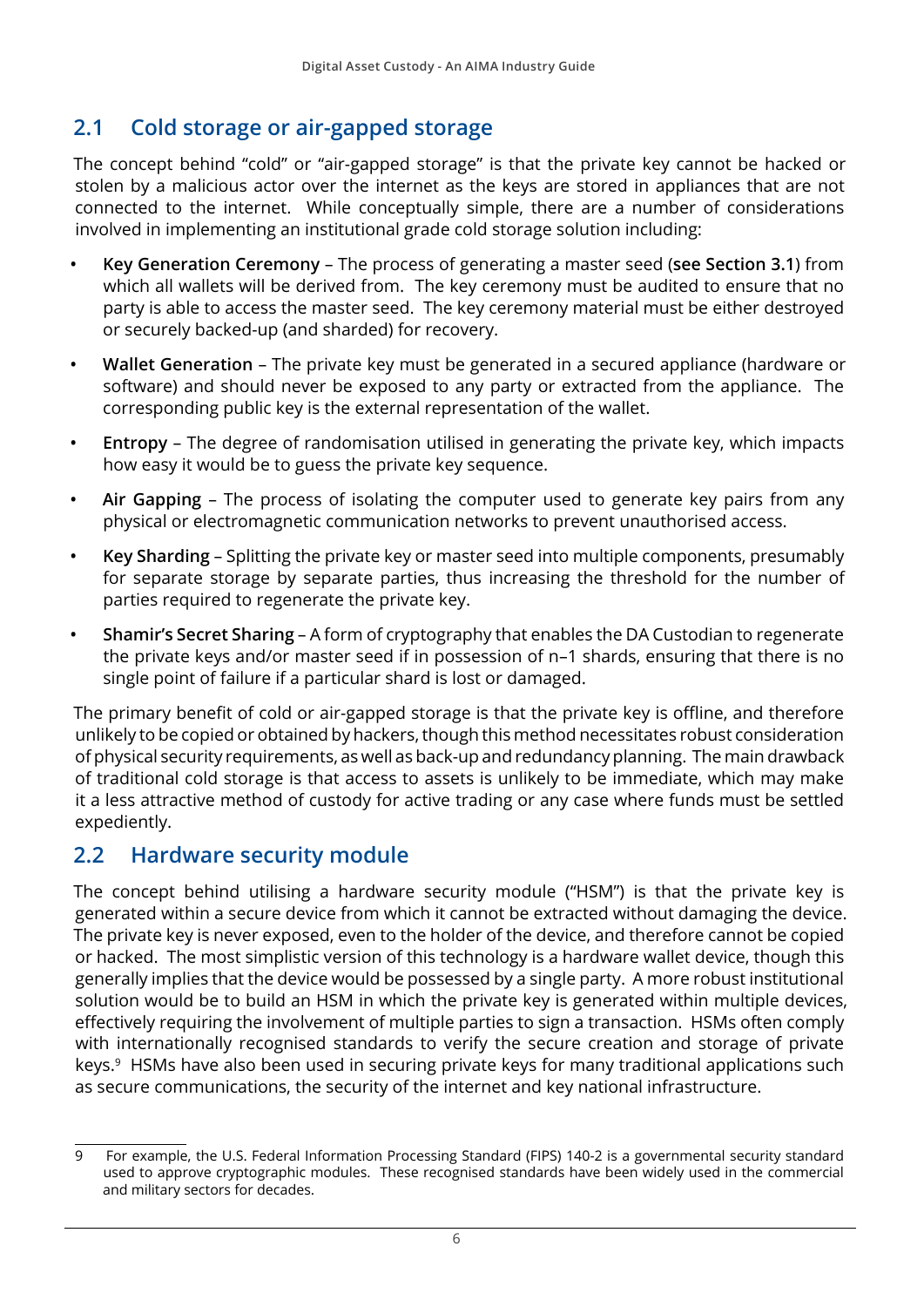Given it relates to back-up and redundancy (as with the cold storage method of custody), the key to a multi-party HSM approach would be for the quorum, necessary to sign a transaction, to be less than the total number of signatories to avoid a single point of failure. Storage and recovery of a master seed are equally important as securing the wallet's private key. The process to recover the master seed (and all wallets) should be documented under a resolution mechanism by the DA Custodian. The sharding and storage process of the master seed must be extremely robust to prevent fraudsters, hackers or rogue employees from gaining access. Meanwhile, if using a simplistic hardware wallet controlled by one party, there is typically a recovery seed phrase that enables a transfer of assets associated with the hardware wallet to a new device. Storage of this recovery seed phrase is equally important to storage of the private key itself since the holder of the recovery seed could simply transfer assets to a new device.

The main drawback is that HSM may not be natively supported by a blockchain and similar to that with MPC – there is a reliance upon the code supporting the HSM technology, and therefore the code management/governance techniques of the DA Custodian.

#### **2.3 Multi-party computation**

Multi-party computation ("MPC") utilises technology that uses algorithms and multiple servers to generate a private key in such a fashion that no one server hosts the entire private key at any point through the lifetime of such key. For instance, if one server held the value of  $X = 3$ , a second the value of  $Y = 4$  and a third an algorithm that is XY2, a value of 144 would be returned as the private key without any of the multiple servers knowing all of the components of the private key. In this example, two of the three component parts would be required to consent to the signing of a transaction, avoiding a single point of failure.

MPC enables a custodial solution in which a multi-signatory requirement replaces the need to store the private keys offline. This gives users immediate access to their digital assets provided the quorum is available, which is the key benefit of an MPC custodial arrangement. As with HSM technology, MPC also reduces physical security risk as it relates to any single piece of information. The main drawbacks of MPC include reliance on coding produced by developers, as well as limitations inherent in the complexity of the code which can result in a quorum of two parties. Benefits of MPC only hold where the shards are geographically and architecturally distributed. Splitting a key between a few parties sitting in the same room and using the same infrastructure is limited versus a simple password-protected interface for consensus approvals. Another common area of concern is the lack of standardisation on multi-party threshold (cryptographic) schemes.<sup>10</sup>

#### **3. Key generation and management**

As indicated in Section 2 of the Guide, key generation and management is perhaps the most important element of custody for digital assets. This section aims to highlight key considerations and sound practices (beyond the assumed adherence to general sound practices for information security) that should be evaluated when weighing the risks of a custody solution for digital assets. Note that this section assumes adherence to general sound practices for information security.11

<sup>10</sup> Workshops such as the [NIST Workshop on Multi-Party Threshold Schemes](https://csrc.nist.gov/events/2020/mpts2020) (Nov. 2020) provide a forum for discussions and a step in the right direction towards international standardisation. However, at present, there are no well-cited, international standards for MPC schemes.

<sup>11</sup> [AIMA's Guides to Sound Practices](https://www.aima.org/sound-practices/guides-to-sound-practices.html) comprises the widest body of sound practice output and guidance on the alternative investment management industry. For example, AIMA's Guides on [Cyber Security](https://www.aima.org/resource/guide-to-sound-practices-for-cyber-security.html) and on Operational [Risk Management](https://www.aima.org/resource/guide-to-sound-practices-for-operational-risk-management.html) contain guidance around sound practices for information security.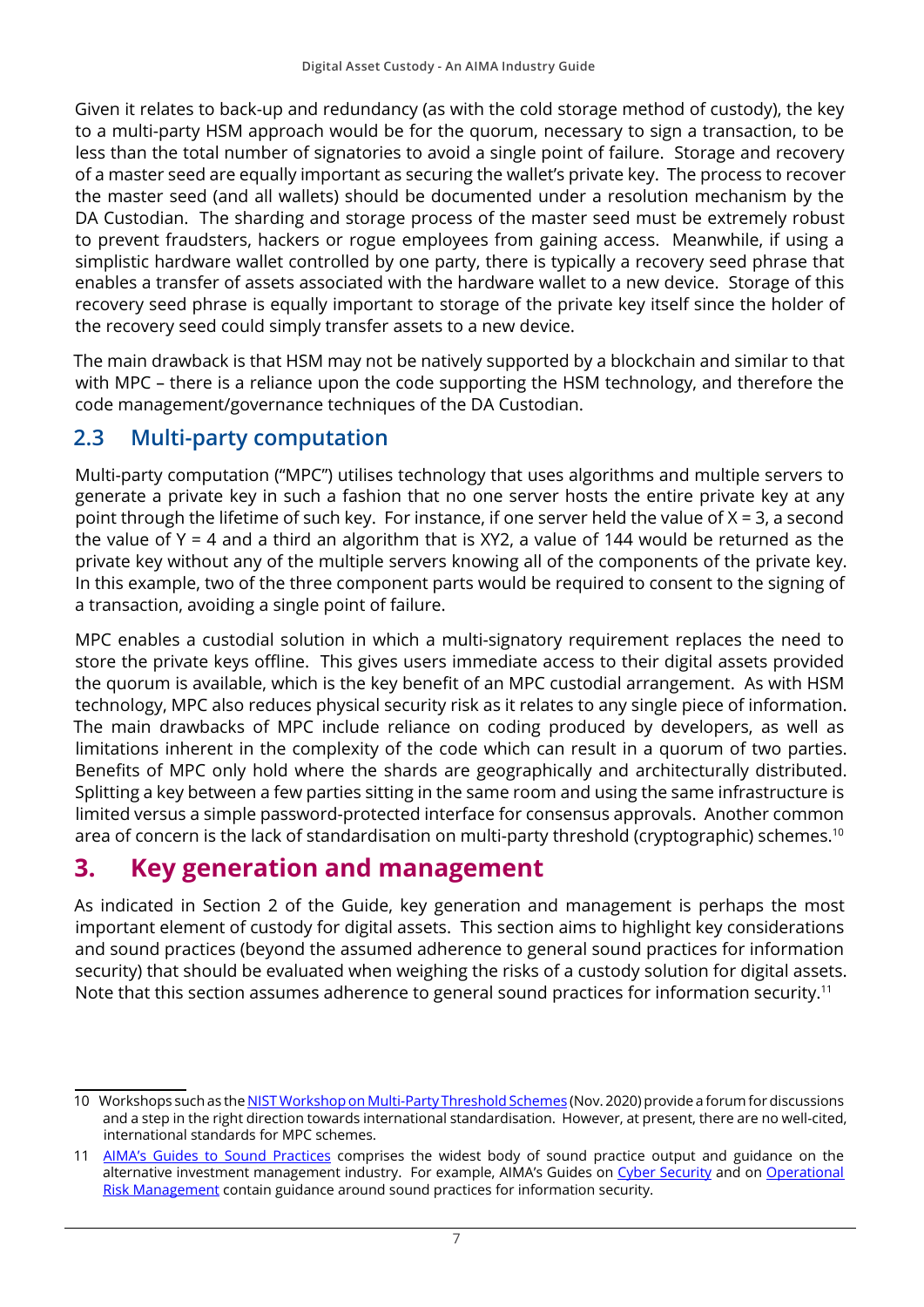#### **3.1 Main considerations for key generation**

A deterministic wallet is a system of deriving keys from a single starting point known as a master seed. The master seed allows a user to easily back-up and restore a wallet without needing any other information and can in some cases allow the creation of public addresses without the knowledge of the private key.

A master seed is simply a random number which needs to be securely generated and backed-up so that a wallet can always be 're-generated' in the event of a loss or destruction. One way a master seed can be reconstituted is via a mnemonic passphrase which is a method of creating a back-up of the master seed by mapping the data of the master seed to a dictionary of words. The secrecy of master seeds or mnemonic passphrases is paramount as possession of these artefacts would enable the regeneration of all public and private keys of a deterministic wallet and to transact with the blockchain(s) as the wallet owner.

Master keys are randomly generated strings that are typically used to encrypt sensitive information. In the context of master seeds, a master key may be used to encrypt a master seed, thereby allowing the master seed to be securely stored without the concern of it being seen or copied. Master keys can be sharded so that they can only be reconstructed if multiple shards are brought back together.

When private keys or master seeds are generated, they may be exposed to the parties participating in their generation. This necessitates a rigorous documented key generation process that ideally involves multiple parties. If the keys are generated on an internet-connected device, the private keys may also be accessible by malicious actors to the extent that the internet-connected device is infected with malware or other data security vulnerabilities. Additionally, consideration must be given to back-up and redundancy planning to avoid a total loss of assets should that the primary storage solution becomes unavailable. Custody solutions may utilise key sharding: the process of breaking the private key into multiple components that must be reassembled to reconstitute the private key prior to processing an egress transaction. In such instances, consideration must be given to employing a form of encryption technology which avoids a single point of failure. The key ceremony must be strictly governed.

- Participants:
	- o Safety, security and due care are prioritised over speed.
	- o Access controls (e.g., entry logs, cameras) are in place to ensure no unauthorised entry to locations where HSMs are stored.
	- o Employee background checks and four-eyes principle checks on all steps of key generation and withdrawal ceremonies.
	- o No one individual has control or knowledge of the end-to-end process to reinforce segregation. Information is shared with participants strictly on a need-to-know basis.
	- o Segregation of duties and independence are reiterated through the selection of individuals from independent functions for key roles. This approach additionally deters collusion through the introduction of professional liability.
	- o Multiple practice sessions are required to rehearse the process. Back-up individuals are fully trained and carefully selected to minimise information leakage.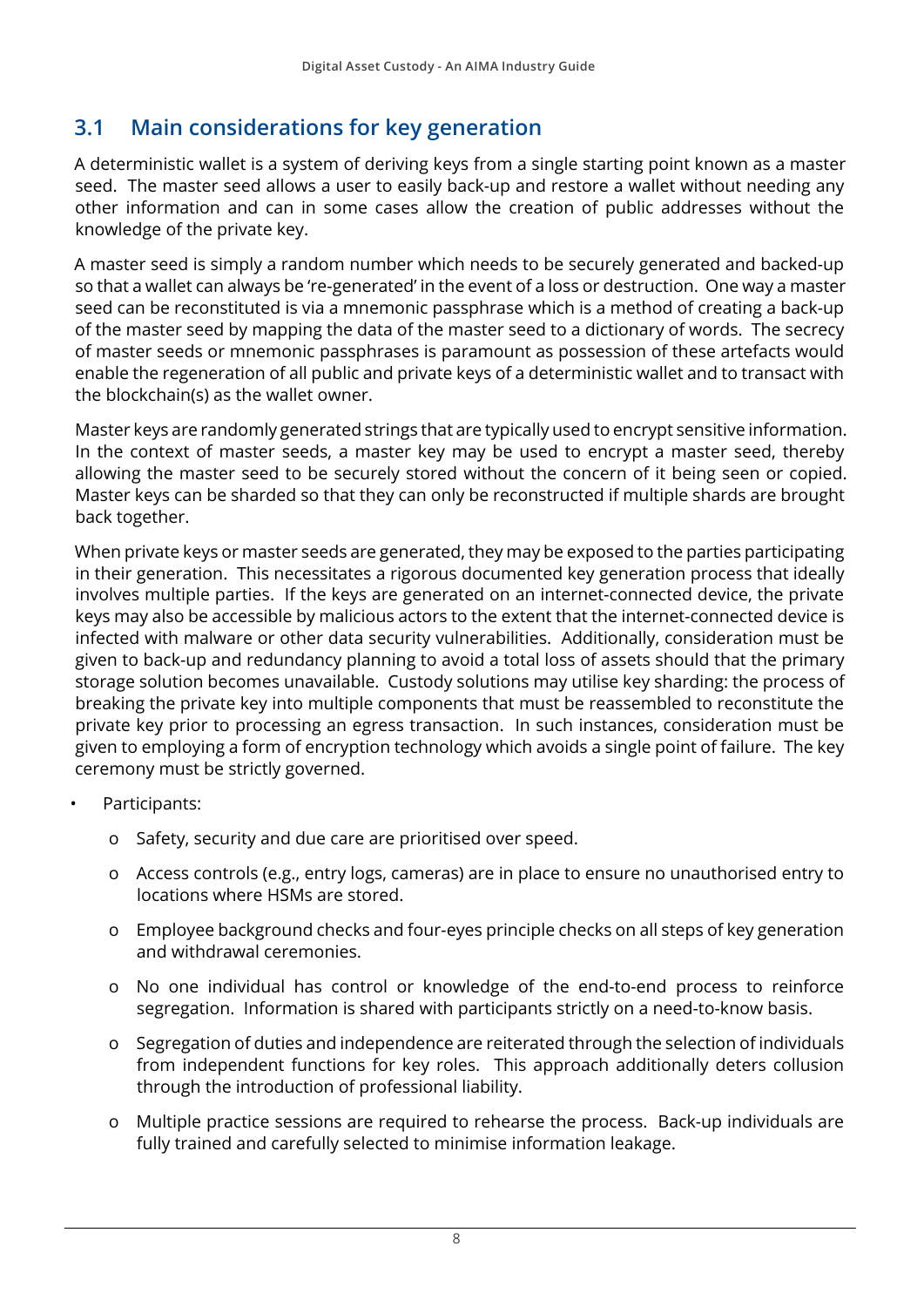- Auditors:
	- o External reviewers should be carefully selected so that information sharing is minimised.
	- o An external review of the process design should be conducted to provide independent assurance over process steps.
	- o External attendees at the key ceremony process as an additional deterrent for collusion.
- Sharding of key/seed and safekeeping of shards:
	- o The master seed should be split into separate components and dispersed storage such that it is sufficiently challenging for a malicious actor to retrieve the component shards.
	- o Artefacts should be geographically dispersed, split into N of M combinations, which require a minimum number to recreate the private keys, and securely stored with separate custodians.
	- o Shamir's Secret Sharing or equivalent cryptographic techniques should be used such that the key can be recovered if any individual shard is lost or damaged.
	- o Artefacts should be examined periodically to ensure that they are in place and not damaged.
- Resolution process:
	- o Retrieval processes should be contractually agreed in advance with the custodians storing the artefacts.
	- o Consideration should be given to involving an independent third party in the retrieval process.
	- o In the event artefact retrieval is required, the requestor and receiver should not be the same individual. This should be contractually agreed.

#### **3.2 Sound practices for key generation**

For certain blockchain networks, keys may be generated within HSM, other hardware wallets or using MPC technology. If designed correctly, these approaches imply that the private key will never be exposed to any one party. This mitigates inherent risks during the key generation process while introducing key management risks as discussed further below. Assuming key generation is performed without HSM or MPC technology, practices adopted should entail some or all of the following:

- **• Surveillance**  A key generation ceremony should be subject to a combination of surveillance techniques, including a combination of video cameras, third-party oversight or participation in the key generation process, documentation of steps taken and attestation to adherence to the required elements of the process.
- **• Air Gap** Consideration should be given to whether the private keys are to be generated on an internet-connected device. A device that is not connected to the network is commonly referred to as an "air-gapped" device. Using an air-gapped device reduces the risk of a remote attacker breaching the confidentiality of the key generation process and increases the likelihood that only the parties involved in the key generation process will have access to the keys.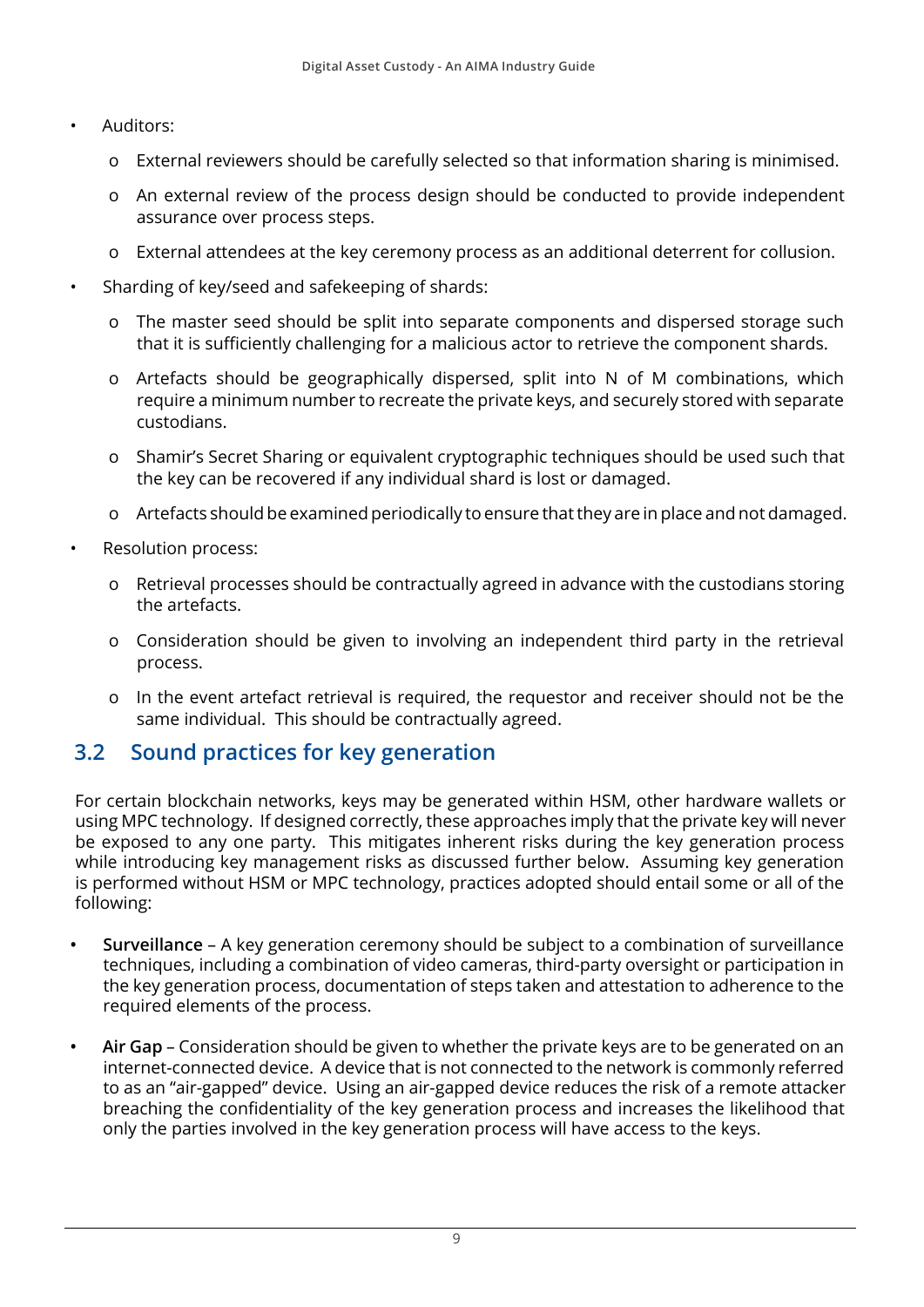- **• Entropy** This is known as the degree of randomisation involved in generating the private key. Ideally, at least dual entropy would be employed to minimise the likelihood of correctly "guessing" the private key.
- **• Hard Drive** To the extent that the device used to generate the private keys is not equipped with a hard drive, the computer cannot retain information between reboots, which limits a perpetrator's vectors of attack. If the device is equipped with a hard drive, inherent risks can be mitigated by utilising a new device for each key generation ceremony, wiping the hard drive clean at the end of each process or by destroying the local hard drive on the device itself.
- **• Sharding** The process of splitting the private key into multiple components for separate storage typically enhances security as it would make it significantly more challenging for a malicious actor to retrieve the private key. The key sharding process should utilise Shamir's Secret Sharing or an equivalent mode of cryptography to ensure that the key is recoverable if any individual shard is lost or damaged (i.e., three of four shards are required to regenerate the private key). Key shards should ideally be encrypted and stored separately in locations with strong physical security protections (i.e., safes) that are accessible by different individuals in such a manner that no one party has access to all of the individual shards.
- **• Redundancy** The private key or the private key shards need to be stored in a secondary location (or locations if necessary) as a back-up in case the primary solution becomes unavailable. Any copier used to print copies of the keys should be air-gapped and memory-free, while the mode of transportation of the keys to the back-up location needs to be assessed for appropriate security protocols.
- **• Hardware wallets**  Where hardware wallets are utilised, as the private key exists within the hardware device itself and is typically not observable itself, risks involved in generating keys may be considered lower. However, redundancy also needs to be considered in case the hardware wallet is lost or damaged. Certain hardware wallets would enable a recovery process using a seed phrase or seed words. The recovery seed should be written down on paper and stored offline in a secure location that is separate to the hardware wallet itself to ensure recovery. Where possible, multiple parties should be involved in storing and accessing the seed recovery phase, with careful attention paid to ensuring there is no key-person risk inherent in the seed recovery process.

Assets should not be distributed to an address until successful completion of the risk management procedures have been verified.

#### **3.3 Key management considerations**

Equally important to the security framework built around the generation of private keys is key management, particularly at the time of any transaction on the blockchain network since the private keys may be exposed to the internet when signing a transaction. Note that the private keys may also be exposed when participating in governance protocols. Key management considerations also extend to HSM and MPC technologies as the safekeeping of devices or key shards can be considered akin to safekeeping of private keys.

#### **3.4 Key management sound practices**

A consideration that may impact key management is the required accessibility of the assets. An elaborate multi-party cold storage solution may not be possible for an active trading strategy, unless separation of execution from settlement is carried out. Whether private keys or private key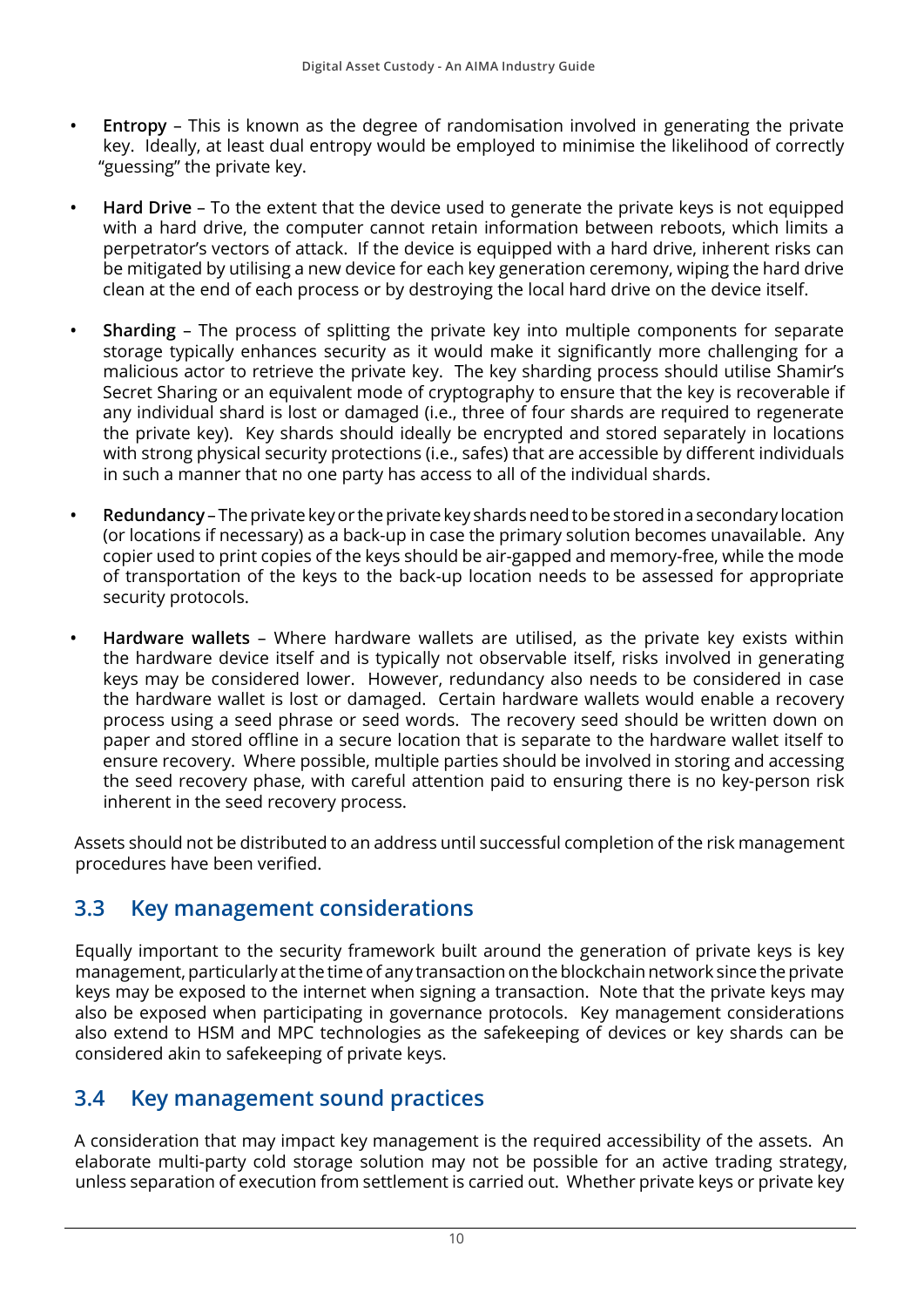shards are stored in an HSM, using an MPC solution, on exchange, in a hot wallet or cold storage, some of the sound practices include:

- Thought should be given to segregation of duties between authorised signatories for fiat currency and authorised signatories for digital assets, in order to implement multi-party involvement to fund a trading venue prior to transacting.
- If using a DA Custodian that is responsible for the custody of private keys, initiation of the egress process should feature multi-party authentication on the institutional investors' part following the same principles used to initiate and approve a fiat cash disbursement.
- Assets should only be left on an exchange, in a hot wallet or at a counterparty, in the case of over-the-counter transaction, for as long as necessary. When not actively planning to trade, assets should be swept into secure custody on a frequent basis. This may not be possible when trading derivatives. Hence a third party such as a prime broker might be appropriate to mitigate counterparty credit risk versus exchanges.
- Assets should be split across multiple addresses to minimise the impact of any operational failure.
- Private keys stored in cold storage should ideally only be accessible to the extent that multiple parties are involved, with enhanced controls in place governing the decryption of private keys.
- If using a third-party HSM solution, ideally a quorum that consists of at least two parties should be required to perform any action, including an egress of assets or to make account-level changes. Ideally the quorum would not be 100% of participants to avoid key-person risk.
- If the institutional investor is required to employ self-custody practices using hardware wallets, physical security protocols put in place to safeguard the hardware device should be robust and involve a combination of video surveillance, safes, and keycard access controls. If possible, implementing segregation of duties – so that multiple parties would be required to access the hardware wallet – would improve security.
- If the institutional investor is required to employ self-custody practices using private keys that are generated outside of a hardware wallet, the private keys should be stored offline in a secure fashion (i.e., in a safe) and in a format that protects against damage from flooding or smoke. Controls should be robust to limit the number of parties that have access to the private keys. The institutional investor could use sharding techniques to increase the number of parties that would be required to reconstitute the private keys, though if Shamir's Secret Sharing or an equivalent form of cryptography is not utilised, this may introduce an element of key-person risk that needs to be weighed carefully. This solution, while popular for retail individual investors, should never be encouraged for any institutional investor due to the (very) high risk it carries.
- If employing an MPC solution, the key shards should never be stored in the same place or be accessible by the same individuals, both of which would defeat the purpose of an MPC solution. This should be true at all points in time even at the point of key generation by the DA Custodian. Failure to do so may compromise the assets.

Note that the custody of digital assets is continually evolving, and readers should expect new technological solutions to emerge, some of which may entail additional consideration when assessing custody.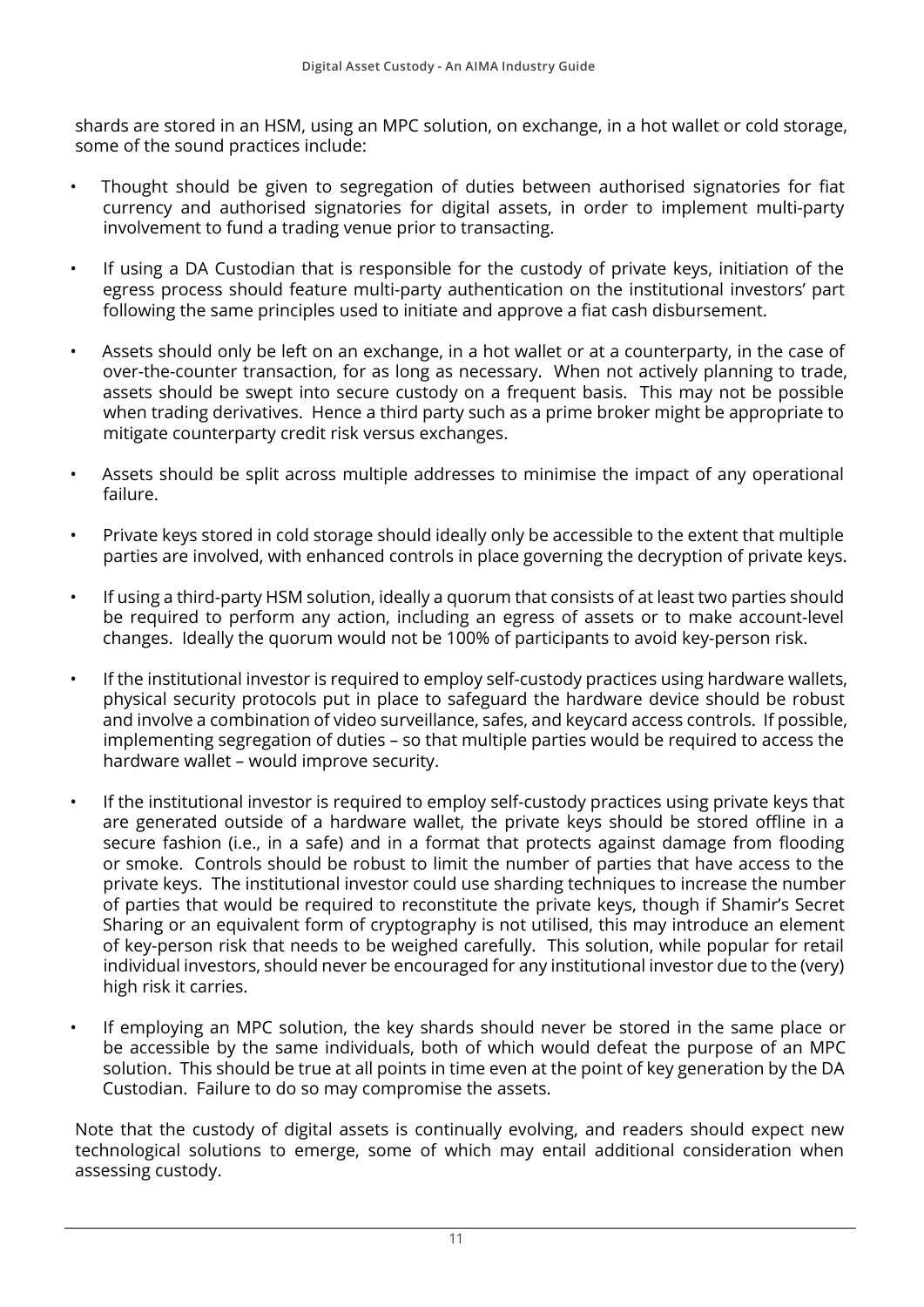#### **4. Due diligence**

With various options for the custody of digital assets, institutional investors are advised to invest time to go through a thorough due diligence process carefully evaluating the DA Custodian's policies, procedures and internal controls. The due diligence questions and level of detail will differ for every individual DA Custodian. For example, those using self-storage will want to investigate aspects around technology and/or media used to store the asset. When using a thirdparty storage solution, institutional investors should conduct a thorough third-party due diligence process. If this is a generic third-party diligence plan, it is wise to ensure it covers specific points around digital assets. Institutional investors should also be cognisant of the risk and mitigation tactics for each.

#### **4.1 Governance**

Any workable system or organisation of a custody operation may be acceptable as long as the relevant legal and compliance requirements are being met, and the DA Custodian's board and management, are fully aware of and, are fulfilling their responsibilities.

Capable management and appropriate staffing with knowledge of digital assets are essential to effective risk management. Experienced management and staff with appropriate autonomy, adequate training and the ability to manage turnover play a major part in offering high quality and consistent performance in custody services. Ensuring that the right people are in a position to mount the right challenge. A DA Custodian must carefully compare its staffing levels with the volume of business and the complexity of the services offered. If staffing is not adequate to handle the volume of business, transactions may be poorly executed and the DA Custodian may lose both assets and clients.

The depth of experience of the information security team at the DA Custodian is key.

#### **4.2 Legal and compliance**

The DA Custodian's board and management are responsible for ensuring that the custody activities comply with applicable laws and regulations. All applicable laws and regulations relevant to the custody business should be identified and communicated to the appropriate personnel. The DA Custodian should have an adequate system in place to monitor for compliance with applicable laws and regulations.

Some of the compliance issues that may arise for DA Custodians are compliance with local laws, including, but not limited to, recordkeeping and confirmation requirements, shareholder communication, AML, asset protection, investor protection and fiduciary obligations.

DA Custodians, particularly if operating globally, may be affected by a variety of laws and regulations.12 Local laws may address such issues as:

**• Fiduciary capacity** – A DA Custodian may be considered to be a fiduciary under the law of some jurisdictions.

<sup>12</sup> For example, in addition to U.S. federal laws and regulations, the DA Custodian may be subject to State laws, and laws of foreign countries in which they offer services. In foreign countries, the global DA Custodian will typically rely on its sub-custodian network to understand and comply with local laws and regulations.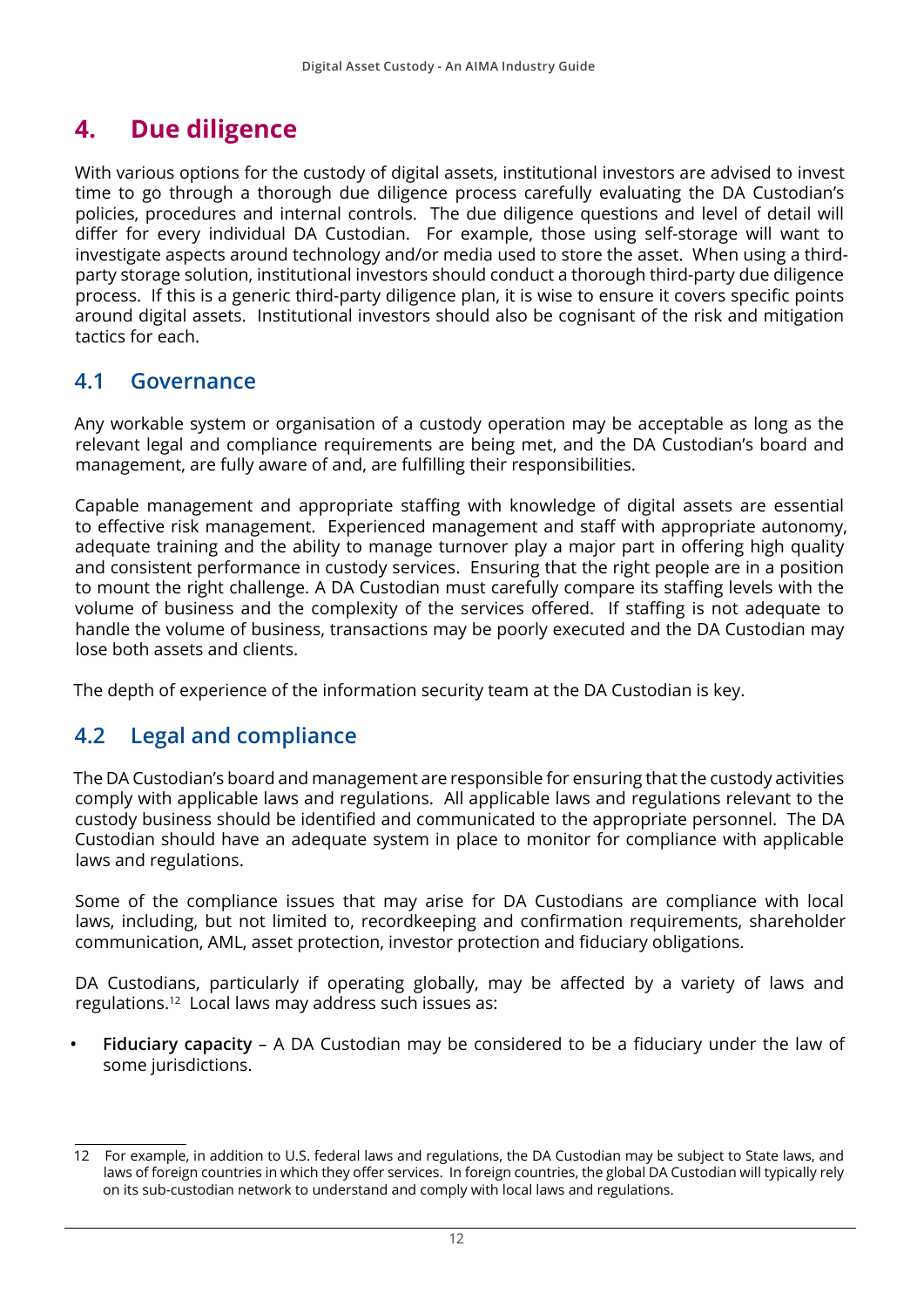- **• Unclaimed property**  Globally, unclaimed property laws vary widely. In the U.S., for example, most States have unclaimed property laws. These provisions may require a DA Custodian to escheat unclaimed property to the State. The U.S. Employee Retirement Income Security Act of 1974 pre-empts State unclaimed property laws for retirement plan assets.
- **• Taxation** Countries' tax policies on investment income and capital gains differ.
- **• Money laundering or suspicious activity** To prevent money laundering and other illegal activities, a wide range of laws and regulations exist that may require DA Custodians to identify customers and report suspicious activities.
- **• Reporting and recordkeeping**  A DA Custodian may be subject to regulatory reporting and recordkeeping requirements in the countries in which it offers its services.

Global DA Custodians operate in multiple, fast-evolving regulatory environments. They must have an effective process in place to identify regulatory and market changes as they arise and ensure continued compliance.

A strong compliance program should include monitoring the variety of laws and regulations that may affect a DA Custodian's business and reporting any material changes to the institutional investor. Global DA Custodians must be aware in particular of the multiple overlapping (and potentially conflicting) regulatory environments in which they operate. Institutional investors who choose a custodial infrastructure provider carry the compliance risk, as they are considered the custodians of these assets. Compliance risk may be heightened in foreign markets because different markets have different rules and regulations. These differences make supervision more challenging.

DA Custodians are subject to a wide array of regulations, including in most cases those which address money laundering and terrorist financing and which address consumer privacy issues. These, among other regulations, may pose challenges to DA Custodians due to such regulations' lack of contemplation of the digital asset industry and technical difficulty in complying with the black letter of certain provisions. A specific area to consider would be the applicable conduct compliance considerations, including conflicts of interest, fiduciary compliance, etc., which would apply depending on respective business models.

#### **4.3 AML and Fraud**

An important risk to consider is digital assets association with illicit activity. Some, however, argue that the blockchain acts as an immutable record and thus makes it very difficult to cover up illicit activity. For example, recent law enforcement cases demonstrate using transaction monitoring on blockchain to clamp down on illicit activity long after the crimes have occurred.<sup>13</sup> That being said, cryptocurrency money launderers represent a major component of the illicit activities and institutional investors should verify that the DA Custodian is taking steps to ensure this risk is properly assessed and mitigated.

Failure to sufficiently address this risk can lead to severe reputational damage with major business implications. The importance of a DA Custodian's reputation cannot be overstated. The ability of the DA Custodian to deliver services as promised and maintain the security of digital assets under custody is critical to maintaining its reputation.

<sup>13</sup> See, [Recovery of Colonial Pipeline ransom funds highlights traceability of cryptocurrency, experts say](https://www.thomsonreuters.com/en-us/posts/investigation-fraud-and-risk/colonial-pipeline-ransom-funds/) (June 2021).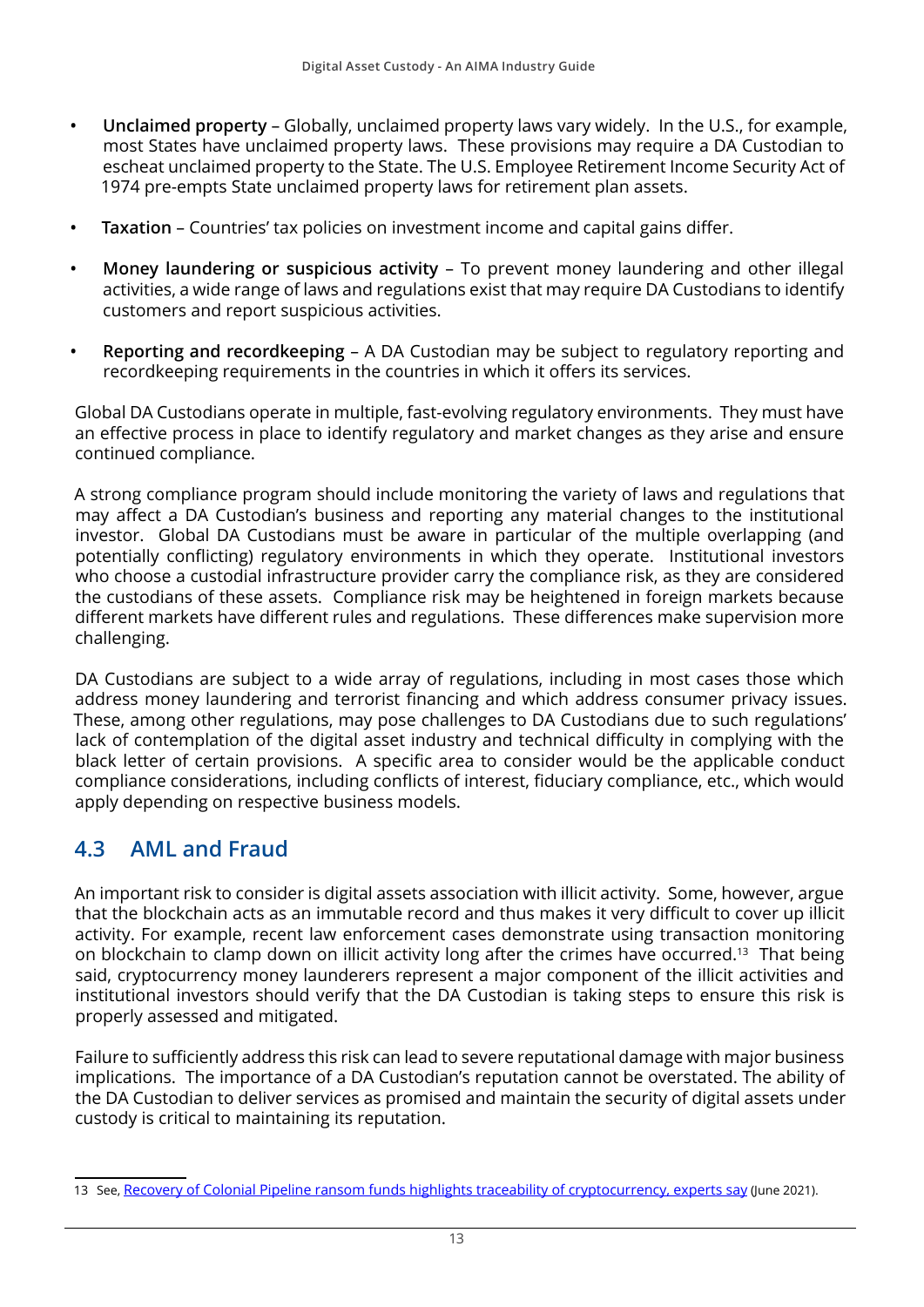DA Custodians should be evaluated on steps taken to deter cryptocurrency usage in illicit activities through comprehensive onboarding programs, AML programs, clear know-your-customer (KYC) processes and compliance with regulatory reporting requirements (suspicious activity reports, etc.).

#### **4.4 Cyber security and incident planning**

The cyber security posture of a DA Custodian is arguably the most important area of its IT operations. For DA Custodians, not having a good handle on virtual hygiene, handling and exchange of digital assets could lead to devastating consequences such as theft, fraud and loss.

In keeping with sound governance practices, DA Custodians should have detailed cyber security written policies and procedures implemented. These plans should be in line with all legal and regulatory compliance obligations applicable to the DA Custodian's business. These plans should also be auditable and reviewed periodically as well as being tested at least annually and updated after any significant organisational changes. Investors should consider seeking third-party audits specifically relating to cyber security.

Likewise institutional investors looking to invest in digital assets must be cognisant of these risks, have effective hygiene protocols in place as well as a contingency plan for each scenario should disaster strike. Following industry governance closely, most intuitional investors should align to frameworks for sound cyber security sound practices. AIMA has published a series of Guides to Sound Practices, including one on cyber security.14

#### **4.5 Financial and counterparties**

Financial (or backing) risk represents the notion that, due to its capital structure, a DA Custodian may not be able to withstand certain business shocks, leading to impact on clients, up to and including the custodian's insolvency. Typical capital structure, liquidity and funding concerns present in traditional markets also exist for DA Custodians, but with the added wrinkle that many of these companies operate outside the standard banking apparatuses. Although the sentiment has lately been diminishing, there are several major financial institutions that still refuse to engage digital asset companies on either a deposit or investment banking basis.

Investors looking to place their digital assets with a DA Custodian should examine not just the custodian's balance sheet structure and size, but also its underlying ownership commitment and provenance.

Counterparty risk is the risk or likelihood that a counterparty in a financial transaction will default on its contractual obligation. In addition to the balance sheet risk previously mentioned, this failure could also be caused by operational breakdowns.

To assess these risks, investors have begun assigning Counterparty Risk Scores to various DA Custodians. Counterparty Risk Scores rely on both quantitative and qualitative factors which can include a review of:

- legal entity structure and ownership;
- management's track record and tenure;

<sup>14</sup> AIMA, [Guide to Sound Practices for Cyber Security](http://AIMA, Guide to Sound Practices for Cyber Security (2022).) (2022).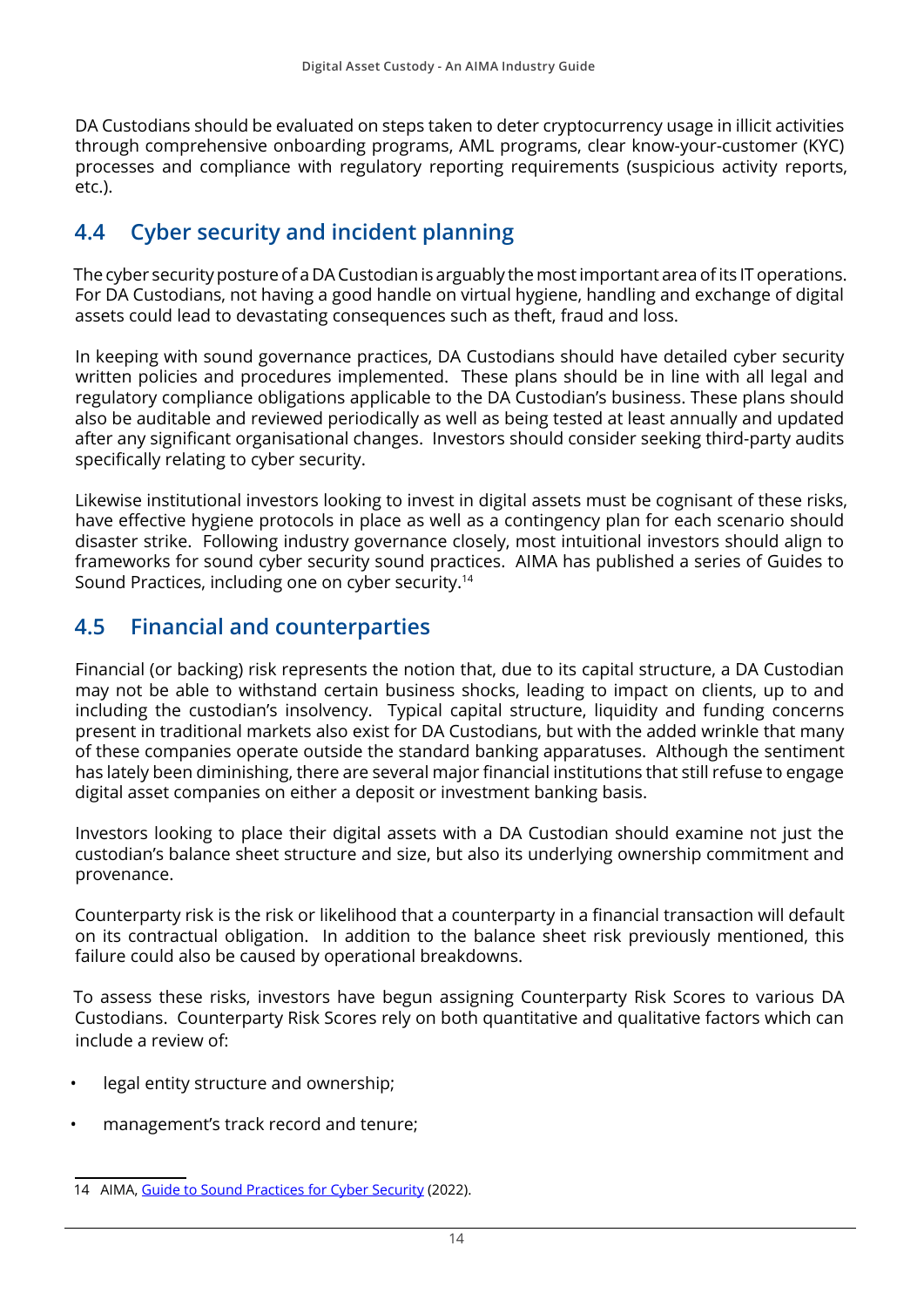- quality of risk management, security and compliance departments, as well as relevant controls;
- business reputation, relevant news and headlines, competitor analysis;
- entity status (sanctioned or unsanctioned), political affiliation (politically exposed persons), internet community activity (associations with darknet markets), etc.;
- historical and current financial performance inclusive of in-depth reviews of profitability, liquidity, leverage and capital adequacy; and
- legal and regulatory risks.

Another tool in counterparty analysis is a SOC report or ISO27001 certification. While SOC reports are not required by law, they provide a strong base on which institutional investors may build confidence in their DA Custodians. See **Section 5** of the Guide for a further discussion of SOC reports and ISO certifications.

#### **4.6 Insolvency**

Within the digital assets ecosystem, insolvency risk poses a key concern for constituent firms up and down the value chain. Unlike the custody of traditional assets, which in some jurisdictions may fall under protection, digital assets sit more or less at the mercy of their DA Custodians.15

Institutional investors evaluating the implications of an insolvency on custodied assets should consider whether those assets are held in omnibus or segregated accounts or a combination thereof.

- **• Omnibus**  Client accounts are comingled, pooled or otherwise combined and the DA Custodian holds the key. In this case, the DA Custodian will appear on the chain as the owner of the asset. This is also the most common custody offering by exchanges.
- **• Segregated** Assets are held in distinctly demarcated accounts under the name of the actual owners, not in the DA Custodian's name.

The difference between these two can play a significant role in the event of a DA Custodian's insolvency and the subsequent legal proceedings.

Assets that are held in a comingled or omnibus account are not easily tracked back to the original depositors. While on-chain analysis may be able to track back certain assets in a comingled setting, courts may not differentiate between assets within an account. There are, however, ways to identify clients through on-chain solutions such as proxy wallets, which essentially are 'passthrough' wallets associated with specific clients for the sole purpose of identifying where deposits into an omnibus structure come from. Overall, it is much simpler for courts to unwind ownership interest in segregated accounts.

Courts have not clearly established (and certainly not in DeFi cases, where those assets are being lent, hypothecated or otherwise held as loan collateral) where the chain of custody or the transfer of ownership begins in the world of comingled digital assets. In an insolvency, creditors may claim that comingled assets under the control and potential ownership of the DA Custodian are the DA

<sup>15</sup> In the U.S., an independent agency of the federal government, the Federal Deposit Insurance Corporation, generally insures up to \$250,000 per person, per bank. It covers all checking accounts, savings accounts, money market deposit accounts and certificates of deposit. It currently does not cover cryptocurrency.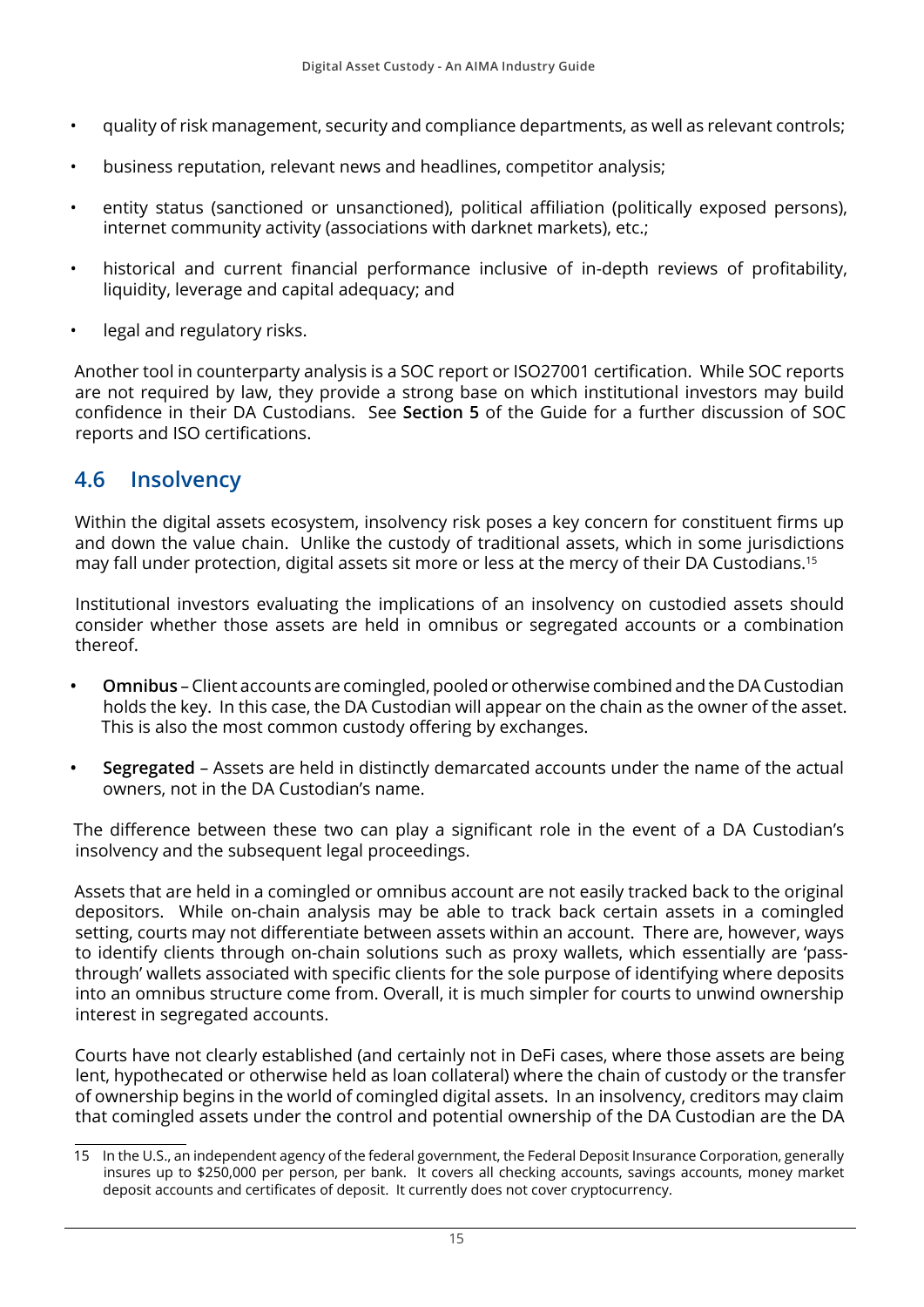Custodian's assets, not the institutional investor's, and should not be considered as insolvency remote.

A blockchain lends itself to clear and transparent demarcation of ownership and can be used to clearly segregate accounts in a way that even third parties can view.

Key control is of paramount importance in the event of insolvency. Whoever has control of the key has control of the asset, so due diligence needs to explore a DA Custodian's private key controls in the event of insolvency.

#### **4.7 Operational risk**

Transaction risk, which falls under operational risk is the risk to current or projected financial condition and resilience arising from inadequate or failed internal processes or systems, human errors or misconduct, or adverse external events such as cyber attacks. This type of risk is inherent in efforts to gain strategic advantage, and in the failure to keep pace with changes in the financial services marketplace.

Transaction risk is inherently high in digital asset custody services because of the high volume of transactions processed. Although it could be argued that transaction risk is lower than in the traditional space (e.g. Equities and Futures) where processes tend to be a lot more manual in nature (including reconciliations across various databases). Nevertheless, ensuring the DA Custodian has effective risk management tools, policies and procedures, a strong and robust control environment, and efficient use of technology is essential. Meaningful reporting, based on accurate and reliable data, is needed to provide management with monitoring tools. The risks may be magnified with a global DA Custodian where transactions occur around the clock in a variety of different markets.

When reviewing DA Custodians, institutional investors should assess the following aspects of the digital assets custody offering:

- turnaround time for transactions in/out of the wallet, including fraud detection tools, compliance and coin provenance checks;
- key-person dependability risk, especially when human intervention is required to access and/ or operate the wallet's private key;
- connectivity to other DA Custodians and exchanges for seamless settlement; and
- compliance with the "travel rule" (Financial Action Task Force recommendation 16) or plans to comply.16

Another key operational risk consideration is the single point of failure. DA Custodians who run a trust-less architecture are better placed to cope with operational risks. This requires elimination of single points of failure such as handling private keys and seed phrases. In addition, best-inclass operational procedures would also eliminate the ability of any single party to compromise the wallet (including the DA Custodian itself) due to internal errors.

<sup>16</sup> See, <https://www.fatf-gafi.org/media/fatf/documents/recommendations/Updated-Guidance-VA-VASP.pdf>.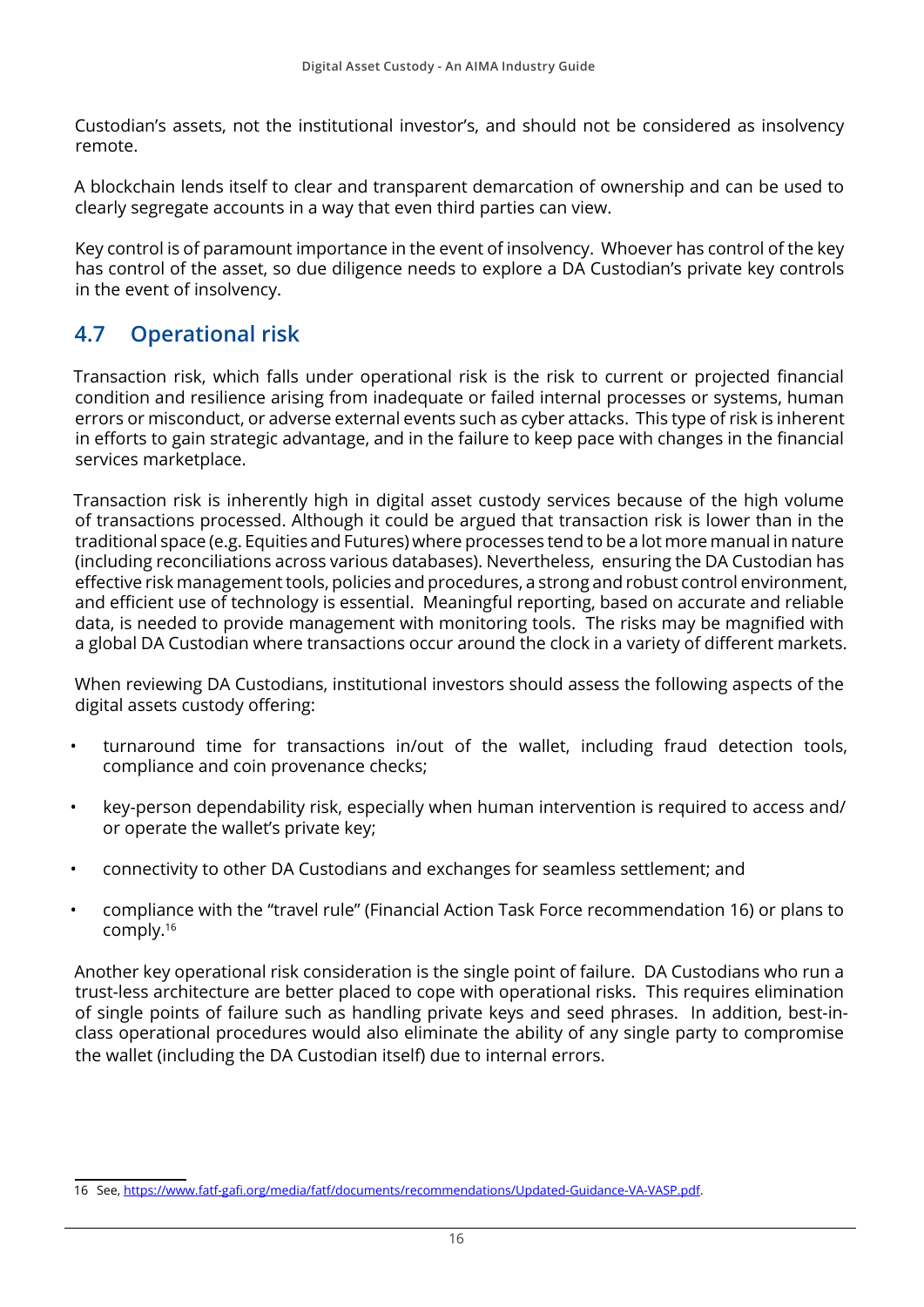#### **Examples of Due Diligence Questions:**

- How many digital assets does the DA Custodian support for custody?
- Does the custody solution provide insolvency remoteness for custodied client assets? Explain how.
- Does the DA Custodian provide custody solely for digital assets, or fiat currencies as well?
- Describe wallet and safekeeping options offered through the custody solutions (e.g., hot, cold, warm).
- Are clients' assets held in commingled wallets or segregated wallets and explain why?
- What is the contractual or legal duty of care and standard of liability owed by the DA Custodian to its clients?
- Does the custody solution allow for, or enable, the rehypothecation of client digital assets under custody? If so, what collateral and/or risk control requirements govern such activities?
- Does the DA Custodian plan to add support for additional digital assets? If so, please describe the new asset onboarding evaluation, timeline and due diligence process.
- Describe the deposit and withdrawal process for digital assets in custody and associated time frames.

#### **5. Application of SOC reports and ISO certifications**

As the digital asset industry continues to mature, SOC reports and ISO certifications are differentiators that signal a DA Custodian upholds strong controls aligned with industry standards and best practices. The controls and processes that SOC reports and ISO certifications cover are key elements to a secure and effective digital asset custody practice and are important to evaluate when reviewing DA Custodians.

While SOC reports are one of many pieces in the process of vetting service providers, they establish a basis for placing trust in a DA Custodian given the independent third-party assurances and transparency they provide. Institutional investors can leverage SOC reports to reduce their own costs of compliance and, in certain cases, choosing service providers that undergo routine SOC assessments can even help them meet the needs of their own stakeholders, such as auditors and regulators. SOC reports can also provide institutional investors with a standard framework and set of criteria to compare service providers to one another.

#### **5.1 Applicability of SOC 1 and SOC 2 reports**

SOC 1 reports provide assurance over controls and processes that impact user entity financial statements and reporting. Specific processes covered by SOC 1 reports for DA Custodians may include digital asset onboarding, asset valuation, reconciliation and private key management controls.

An institutional investor that has digital assets on its balance sheet and/or within its revenue stream, and whose financial statements are externally audited, requires financial services and custody service providers that regularly procure SOC 1 reports to facilitate financial statement audits and/or meet SOX compliance obligations. Financial statement auditors are key stakeholders that expect user entities to select service providers that provide SOC 1 reports.

Besides financial statement auditors, other stakeholders interested in SOC 1 reports may include internal audit and risk management teams, business partners and regulators of the DA Custodian.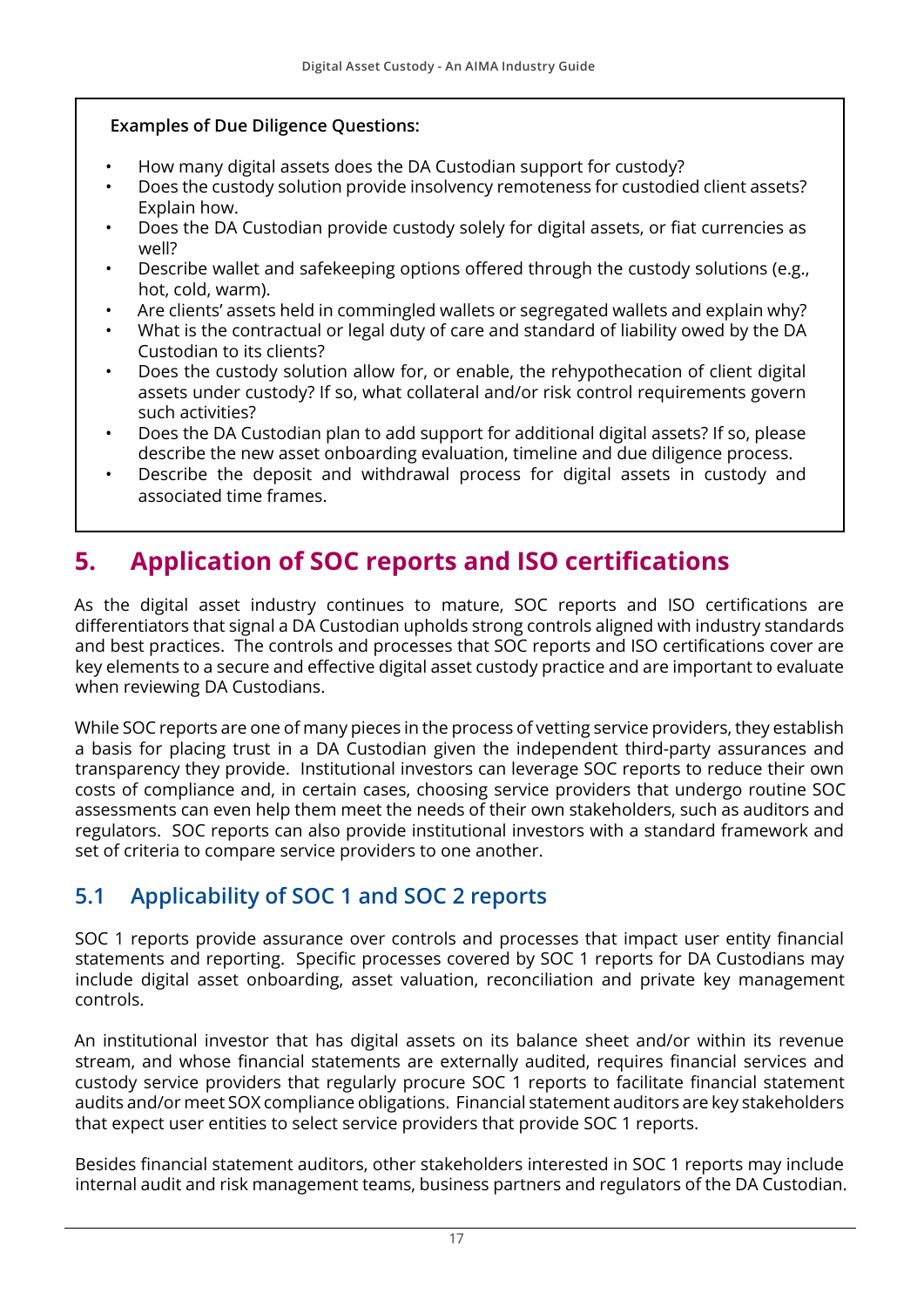SOC 2 reports may not satisfy the requirements of these stakeholders as they do not provide specific assurance over controls relevant to financial statements and reporting.

SOC 2 reports provide assurance over controls and processes relevant to (i) the security, availability and/or processing integrity of the systems a service provider uses to process clients' data; and (ii) the confidentiality and privacy of the information processed by these systems. Specific to digital asset custody, SOC 2 reports can provide a DA Custodian's clients with assurance around the security, availability and exclusive control of their digital assets.

SOC 1 and SOC 2 reports can be further categorised into Type I and Type II reports. A Type I report is an attestation of controls at a DA Custodian at a specific point in time, whereas a Type II report is an attestation of controls at a DA Custodian over a specified period of time (typically a minimum period of three to six months). Type I reports contain the independent auditor's opinion on the fairness of the design of internal controls. Type II reports are generally more comprehensive as they incrementally include the auditor's opinion on the operating effectiveness of the controls over the audit period, a detailed description of the tests the auditor performed to evaluate the controls and the results of these tests.

#### **5.2 Questions to ask when evaluating SOC reports**

There are certain considerations to be aware of when reviewing SOC reports. It is not enough to know that a DA Custodian has received an attestation report from an audit firm, nor is it enough to take the opinion presented by the service auditor at face value.

- **• Is it a SOC 1 or SOC 2 report?** Institutional investors should ensure their DA Custodian produces reports that meet their needs, as the two reports provide different assurances. SOC 1 reports may contain tests of controls related to the security and/or processing integrity criteria covered in SOC 2 reports.17
- **• Is it a Type I or Type II report?** A Type I report should be considered as a 'light' attestation or a snapshot of controls at a certain point in time. A Type II report is more comprehensive as it covers a defined amount of time and includes the service auditor's opinion on the operating effectiveness of the controls as well as a detailed description of the tests of controls and the results of those tests.
- **• Is the auditor's opinion unqualified or qualified?** It is strongly preferable if a DA Custodian obtains a report with an unqualified (or clean) opinion. This means that the auditor believes the system was suitably designed and there was reasonable assurance that the DA Custodian achieved its control objectives and/or service commitments over the time period specified in the report based on the controls tested. If the auditor provides a qualified opinion, the auditor may have identified concerns during the reporting period that prevented the DA Custodian from meeting its objectives.
- **• Are there any exceptions related to control activities?** Institutional investors should evaluate the sections that highlight the auditors' tests and results of tests to determine whether they noted any exceptions or qualifications related to individual control activities. Certain control activities may be more critical for one user entity versus another, so institutional investors should evaluate exceptions in light of their own risk appetite thresholds.

<sup>17</sup> SOC 2 reports are relevant to a broad variety of third-party service organisations – the underlying thread is that service organisations handle, process and/or maintain sensitive data of their customers. If a SOC 1 report is not available or applicable, DA Custodians that store and process sensitive data of end-users can leverage SOC 2 reporting to offer specific assurances.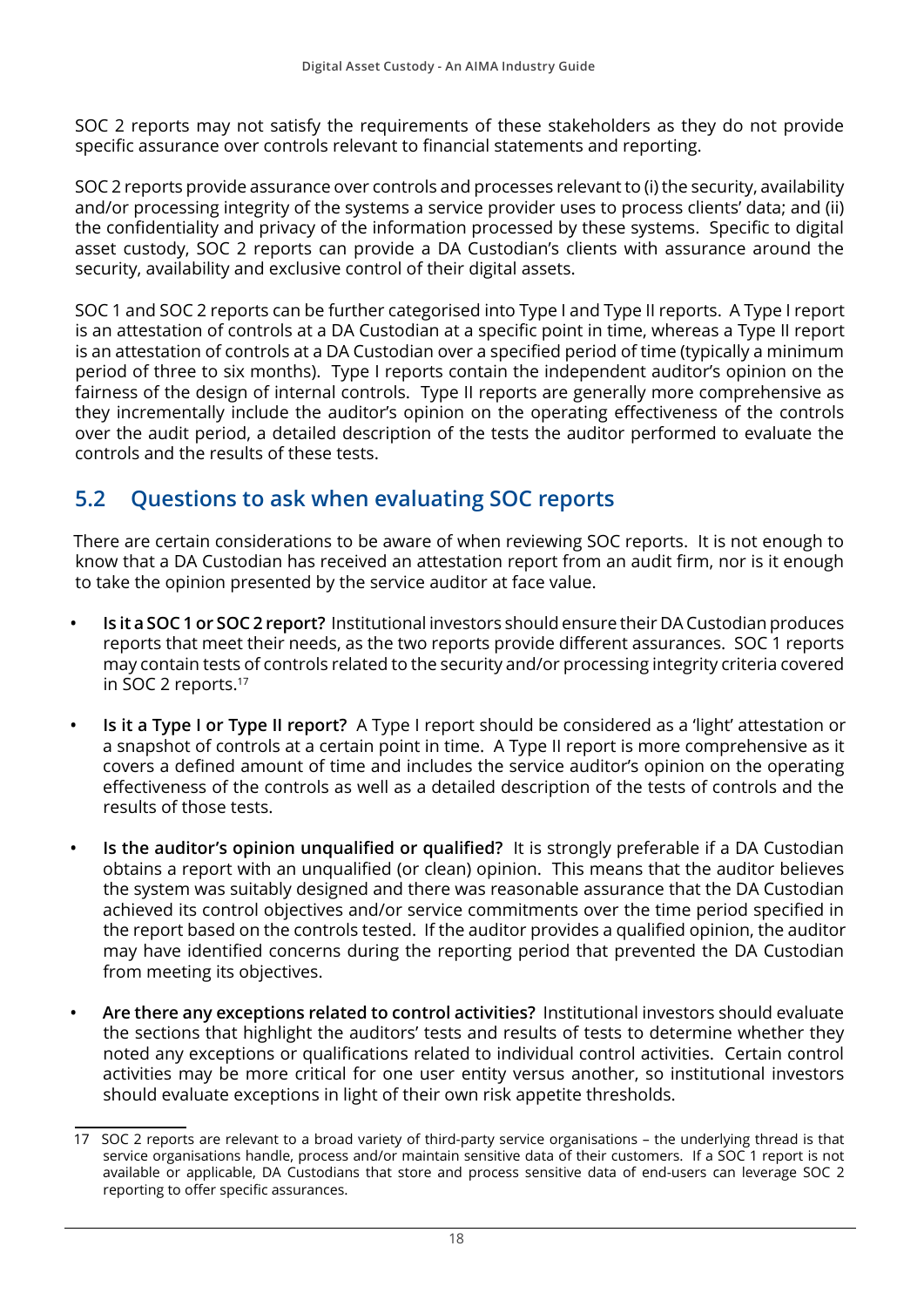**• Does the service auditor have expertise in the industry?** Practitioners should have adequate knowledge of the industry of the DA Custodian they are evaluating.

#### **5.3 Applicability of ISO certifications**

ISO/IEC 27001 is globally recognised as the premier international standard, providing the specifications and requirements for implementing an information security management system. Conforming to an internationally recognised standard enables DA Custodians to manage the security of assets such as financial information, intellectual property, employee details or information entrusted by third parties. The standard is designed to ensure the selection of adequate and proportionate security controls that protect information assets and give confidence to institutional investors. With the ISO 27001 certification, which involves undertaking regular reviews and internal audits of the information security management system to ensure continual improvement, a DA Custodian would be strengthening the protection of assets under custody.

In the nascent digital asset industry, the role and scope of service providers is quickly expanding (exchanges have become de facto custodians) and the magnitude of what is at stake is unique (digital asset transactions are probabilistically irreversible). Service providers in the space recognise that they can use SOC reports and ISO certifications to (i) differentiate themselves relative to the marketplace, (ii) win the business of institutional investors that expect a certain level of assurance, and (iii) set higher industry standards for the status quo.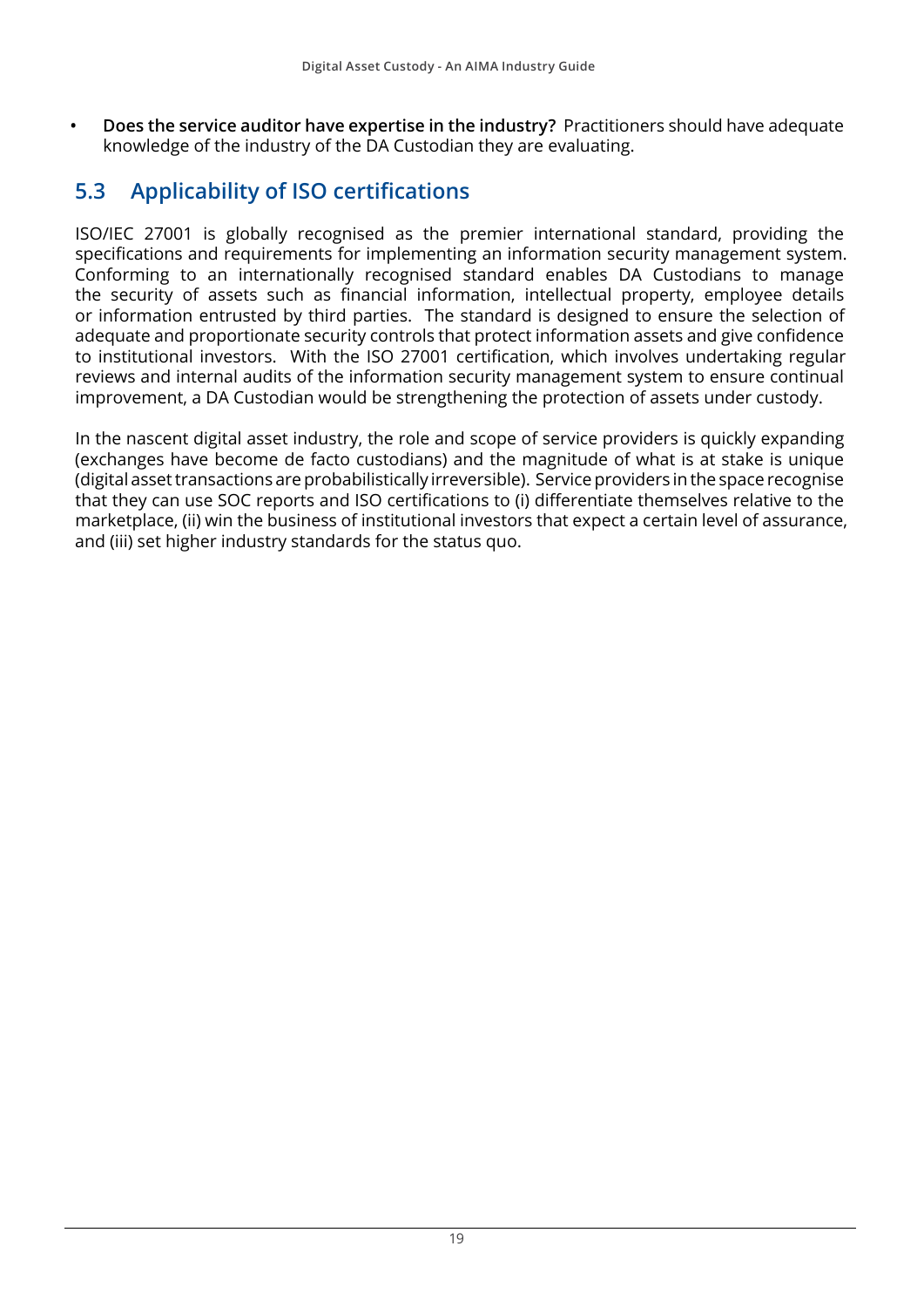#### **Appendix A: AIMA Working Group Members**

- Haydn Jones **PwC**
- Rich Itri **ECI**
- Asen Kostadinov **Copper**
- Daniel Andemeskel **UI Enlyte**
- Divya Dattani **Barclays Investment Bank**
- Evan Kohn **Anchorage Digital**
- George Kirchner **NYDIG**
- Jack Neureuter **Fidelity Digital Assets**
- John D'Agostino **Dagger Consulting LLC**
- Jonathan Gilmour **Travers Smith LLP**
- Lauren Abendschein **Coinbase**
- Maxime de Guillebon **Zodia Custody**
- Nitin Khanapurkar **Apex Group**
- Robert Cooper **Digivault**
- Simon Zais **Capco**
- Steven D'Mello **Albourne Partners**
- Vaïk Müller **CMS Switzerland**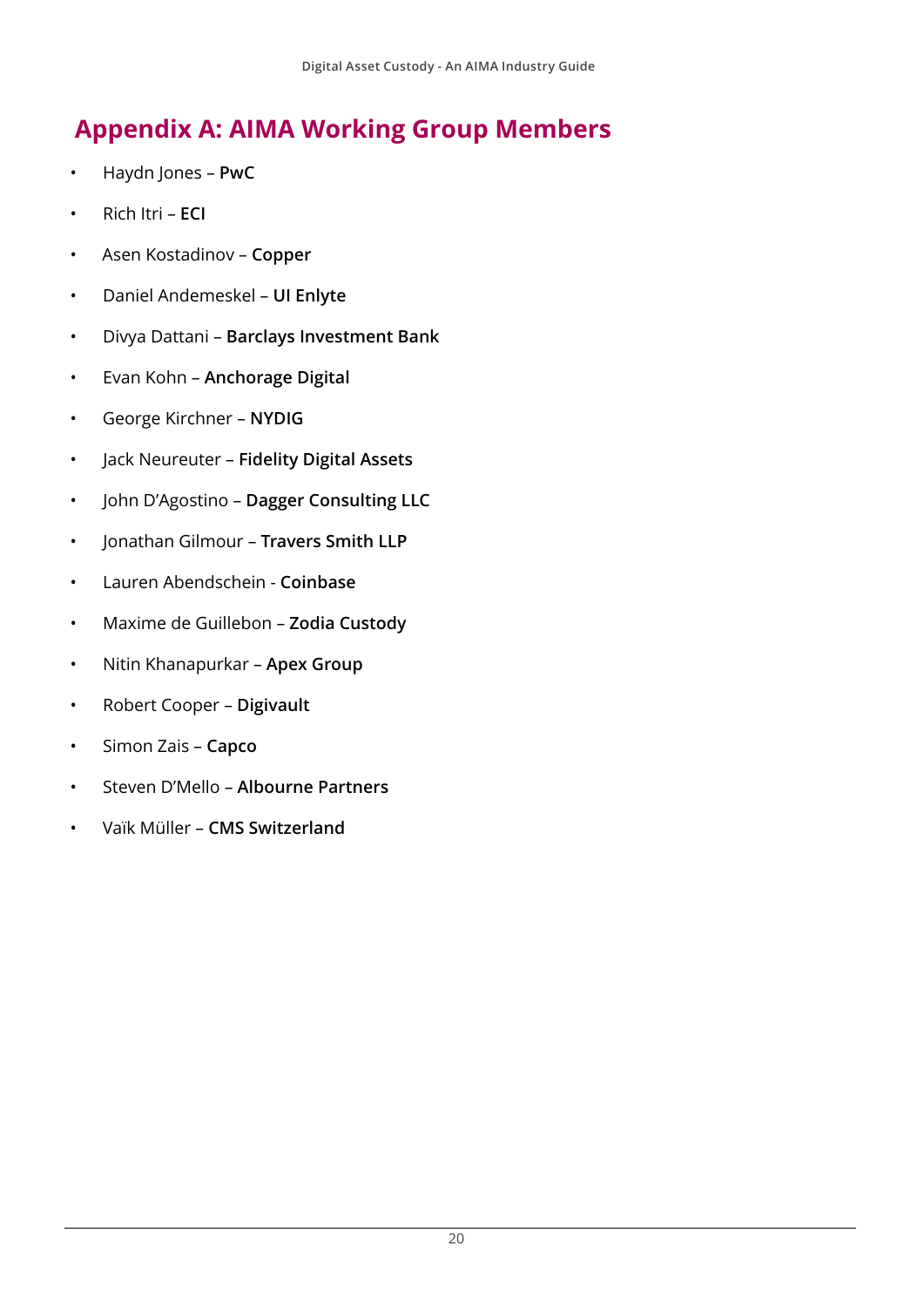#### **Appendix B: About AIMA**

The Alternative Investment Management Association (AIMA) is the global representative of the alternative investment industry, with around 2,100 corporate members in over 60 countries. AIMA's fund manager members collectively manage more than \$2.5 trillion in hedge fund and private credit assets.

AIMA draws upon the expertise and diversity of its membership to provide leadership in industry initiatives such as advocacy, policy and regulatory engagement, educational programmes and sound practice guides. AIMA works to raise media and public awareness of the value of the industry.

AIMA set up the Alternative Credit Council (ACC) to help firms focused in the private credit and direct lending space. The ACC currently represents over 250 members that manage \$600 billion of private credit assets globally.

AIMA is committed to developing skills and education standards and is a co-founder of the Chartered Alternative Investment Analyst designation (CAIA) – the first and only specialised educational standard for alternative investment specialists. AIMA is governed by its Council (Board of Directors).

For further information, please visit [www.aima.org.](http://www.aima.org)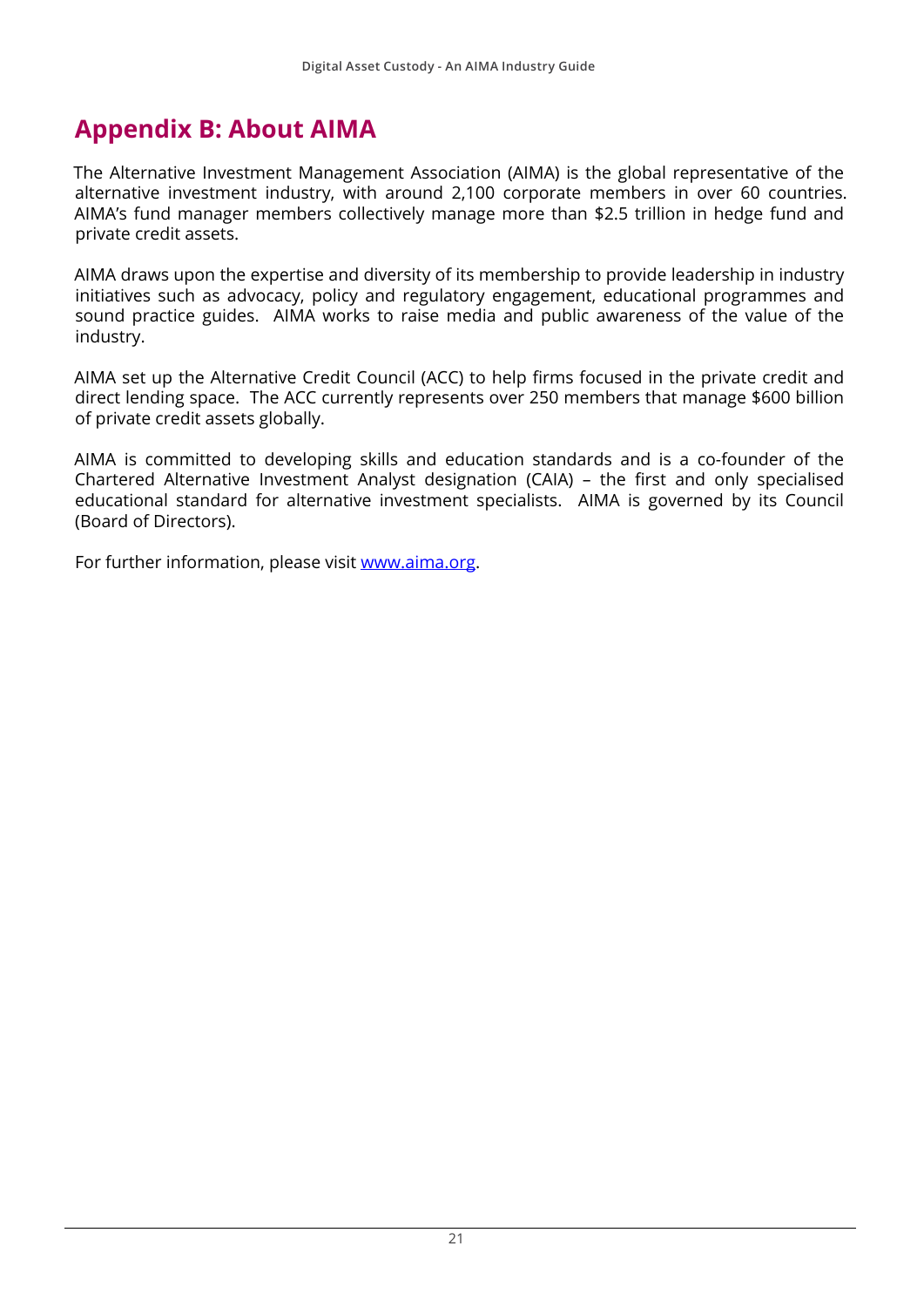#### **Appendix C: About the Sponsors**

#### **ECI**

ECI is the leading provider of managed services, cyber security and business transformation for mid-market financial services organisations across the globe. From its unmatched range of services, ECI provides stability, security and improved business performance, freeing clients from technology concerns and enabling them to focus on running their businesses.

More than 1,000 customers worldwide with over \$3 trillion of assets under management put their trust in ECI.

We are headquartered in Boston and have offices across the United States, Europe and Asia. For further information, please visit www.eci.com.

#### **PwC**

At PwC, our purpose is to build trust in society and solve important problems. Whether you're an innovator, an investor, or a global financial services provider, our teams are here to help. Changing customer expectations and major macroeconomic forces continue to challenge the financial services industry to leverage technology, to stay relevant and get ahead. We firmly believe that collaboration and partnerships are key to the future of the industry, so how can the ecosystem come together to create commercial success and good customer outcomes? We help clients across the financial services industry to navigate the digital ecosystem, deliver on their ambitions and to do so at speed:

- we help incumbent institutions harness the power of technology as they shape their businesses for the future;
- we help digitally native challengers as they seek to disrupt the traditional market;
- we help B2B FinTechs of all shapes and sizes on their journey as they scale and grow; and
- we help investors in FinTech to create and capture value across all stages of the deal lifecycle.

We're a network of firms in 155 countries with over 284,000 people who are committed to delivering quality in assurance, advisory and tax services. Find out more and tell us what matters to you by visiting us at <https://www.pwc.com/gx/en/about/new-ventures/crypto-center.html>.